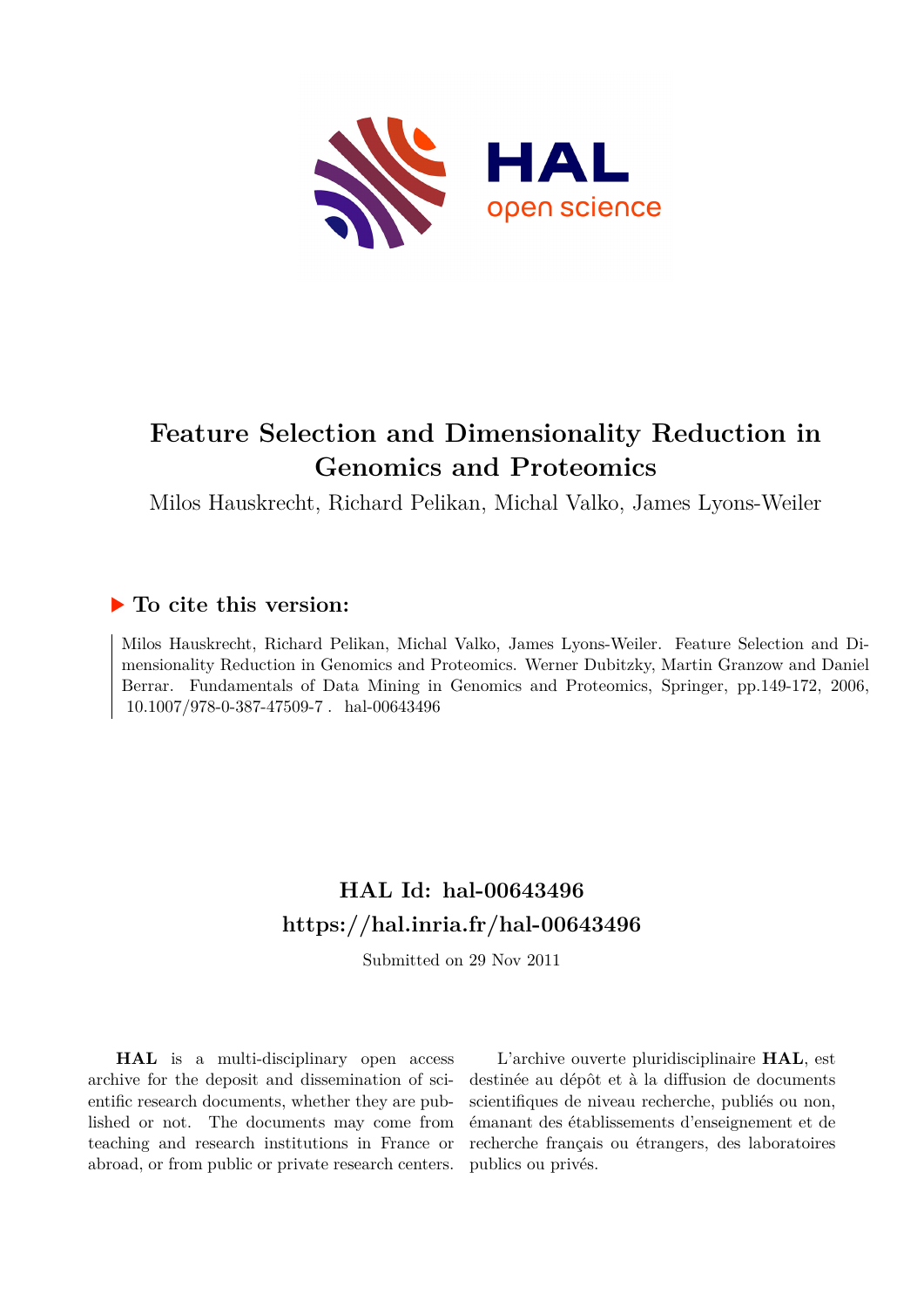## Chapter 1

## FEATURE SELECTION/WEIGHTING AND DIMENSIONALITY REDUCTION IN GENOMICS AND PROTEOMICS

Milos Hauskrecht<sup>1,2,3</sup>, Richard Pelikan<sup>2</sup>, Michal Valko<sup>1</sup>, James Lyons-Weiler<sup>3</sup>

<sup>1</sup>*Department of Computer Science University of Pittsburgh, Pittsburgh, PA 15260 U.S.A.*

2 *Intelligent Systems Program University of Pittsburgh, Pittsburgh, PA 15260 U.S.A.*

<sup>3</sup>*Center for Biomedical Informatics University of Pittsburgh, Pittsburgh, PA 15260 U.S.A.*

Abstract Finding reliable, meaningful patterns in data with high numbers of attributes can be extremely difficult. Feature selection helps us to decide what attributes or combination of attributes are most important for finding these patterns. In this chapter, we study feature selection methods for building classification models from high-throughput genomic (microarray) and proteomic (mass spectrometry) data sets. Thousands of feature candidates must be analyzed, compared and combined in such data sets. We describe the basics of four different approaches used for feature selection and illustrate their effects on an MS cancer proteomic data set. The closing discussion provides assistance in performing an analysis in high-dimensional genomic and proteomic data.

Keywords: Bioinformatics, Classification, Feature selection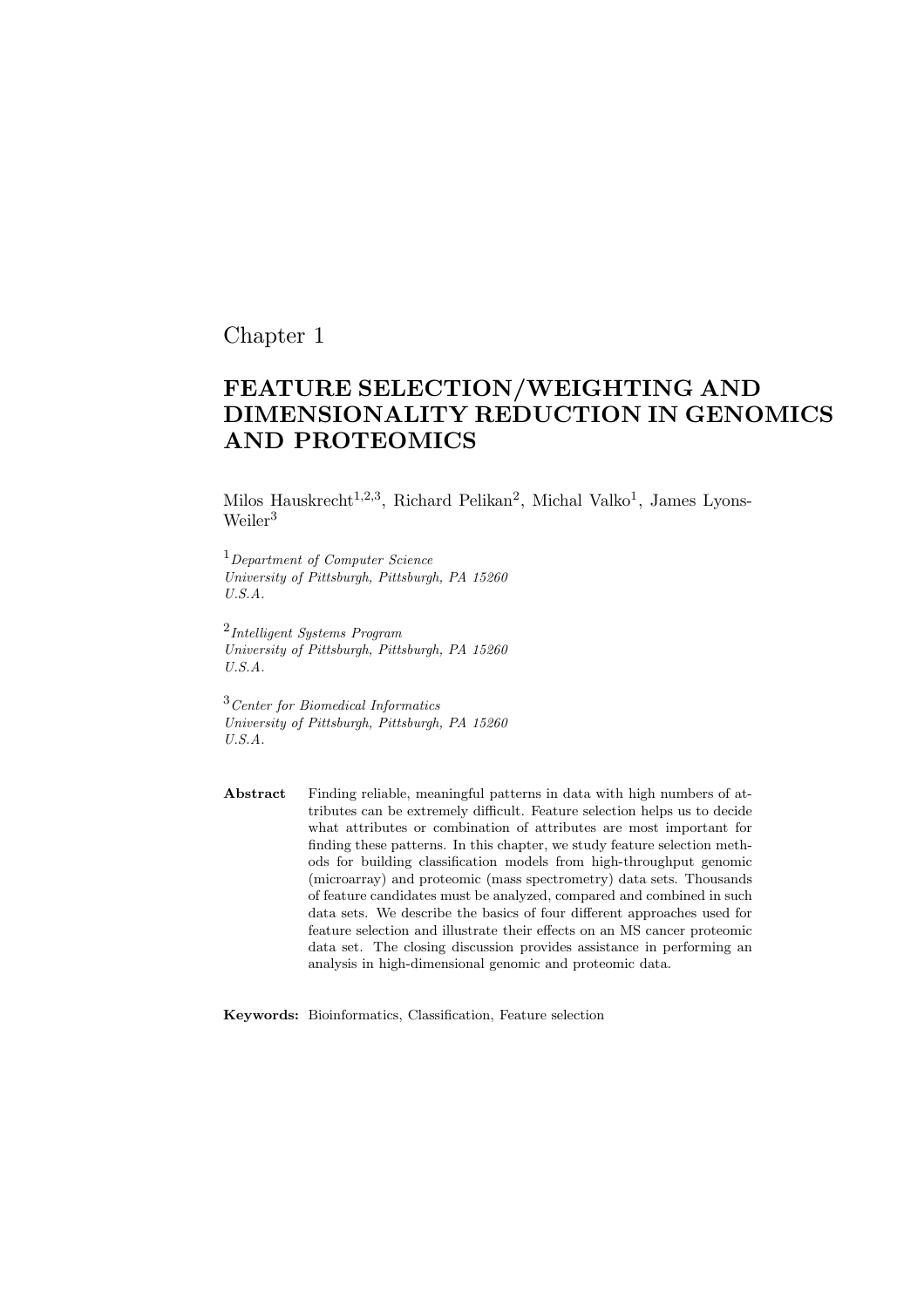## 1. Introduction

As technology improves, the amount of information we collect about the world increases. Sensor networks collect traffic or weather information in real–time, documents and news articles are distributed and searched on–line, information in medical records is collected and stored in electronic form. All of this information can be mined so that the relations among components of the underlying systems are better understood and their models can be built. Microarray and mass spectrometry (MS) technologies are producing large quantities of genomic and proteomic data relevant for our understanding of the behavior and function of an organism, or characteristics of disease and its dynamics. Thousands of genes are measured in a typical microarray assay; tens of thousands of measurements comprise a mass spectrometry proteomic profile. The high–dimensional nature of the data demands the development of special data analysis procedures that are able to adequately handle such data. The central question of this process becomes the identification of those *features* (measurements, attributes) that are most relevant for characterizing the system and its behavior. We study this problem in the context of classification tasks where our goal is to find features that discriminate well among classes of samples, such as samples from people with and without a certain disease.

*Feature selection* is a process that aims to identify a small subset of features from a large number of features collected in the data set. Two closely-related objectives may drive the feature selection process: (1) Building a reliable classification model which discriminates disease from control samples with high accuracy. The model is then applied to early detection and diagnosis of the disease. (2) Biomarker discovery task where a small set of features (genes in DNA microarrays, or peaks in proteomic spectra) that discriminate well between disease and control groups is identified so that the responsible features can be subjected to further laboratory exploration.

In principle, building a good classification model does not require feature selection. However, when the sample size is small in comparison to the number of features, feature selection may be necessary before a classification model can be reliably learned. With a small sample size, the estimates of parameters of the model may become unreliable and may cause *overfitting*, a phenomenon in which each datum is fit so rigidly that the model lacks flexibility for future data. To avoid overfitting, feature selection is applied to balance the number of features in proportion to the sample size. On the other hand, identification of a small panel of

2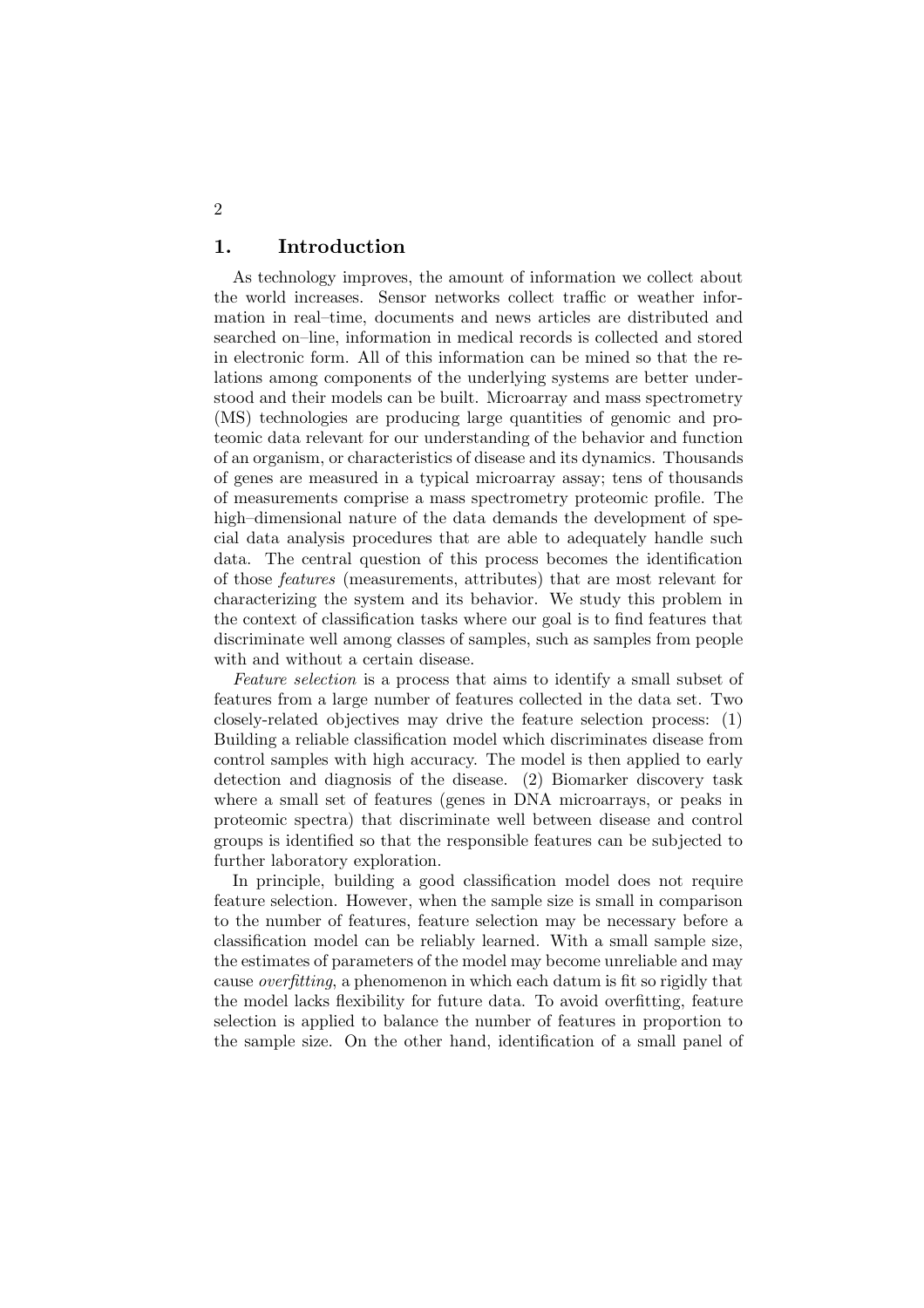#### *Feature Selection* 3

features for biomarker discovery purposes requires a classification model so that the discriminative behavior of the panel can be assessed.

The dimensionality of typical genomic and proteomic data sets one has to analyze surpasses the number of samples collected in typical studies by a large margin. For example, a typical microarray study can consist of up to a hundred samples with thousands of gene–expression measurements. Mass spectrometry (MS) proteomic profiling is less expensive and as a result one can often see data sets with two to three hundred profiles. MS profiles consist of thousands of measurements. Typically, 'peaks' are selected among those measurements, and number in the hundreds. In either case, feature selection becomes important for both the biomarker discovery and interpretive analysis tasks; one has to seek a robust combination of feature selection methods and classification models to assure their reliability and success. Finally, feature selection may be a one–shot process, but typically, it is a search problem where more than one feature subset is evaluated and compared. Since the number of possible feature subsets is exponential in the number of constituent features, efficient feature selection methods are typically sought.

Feature selection methods are typically divided into three main groups: *filter, wrapper and embedded methods*. Filter methods rank each feature according to some univariate metric, and only the highest ranking features are used; the remaining features are eliminated. Wrapper algorithms(Kohavi and John, 1998) search for the best subset of features. To assess the quality of a feature set, these methods rely on and interact with a classification algorithm and its ability to discriminate among the classes. The wrapper algorithm treats a classification algorithm as a black box, so any classification method can be combined with the wrapper. Standard optimization techniques (hill climbing, simulated annealing or genetic algorithms) can be used. Embedded methods search among different feature subsets, but unlike wrappers, the process is tied closely to a certain classification model and takes advantage of its characteristics and structure. In addition to feature selection approaches, in which a subset of original features is searched, the dimensionality problem can be often resolved via *feature construction*. The process of feature construction builds a new set of features by combining multiple existing features with the expectation that their combination improves our chance to discriminate among the classes as compared to the original feature space.

In this chapter, we first introduce the main ideas of four different methods for feature selection and dimensionality reduction and describe some of their representatives in greater depth. Later, we apply the methods to the analysis of one MS proteomic cancer data set. We analyze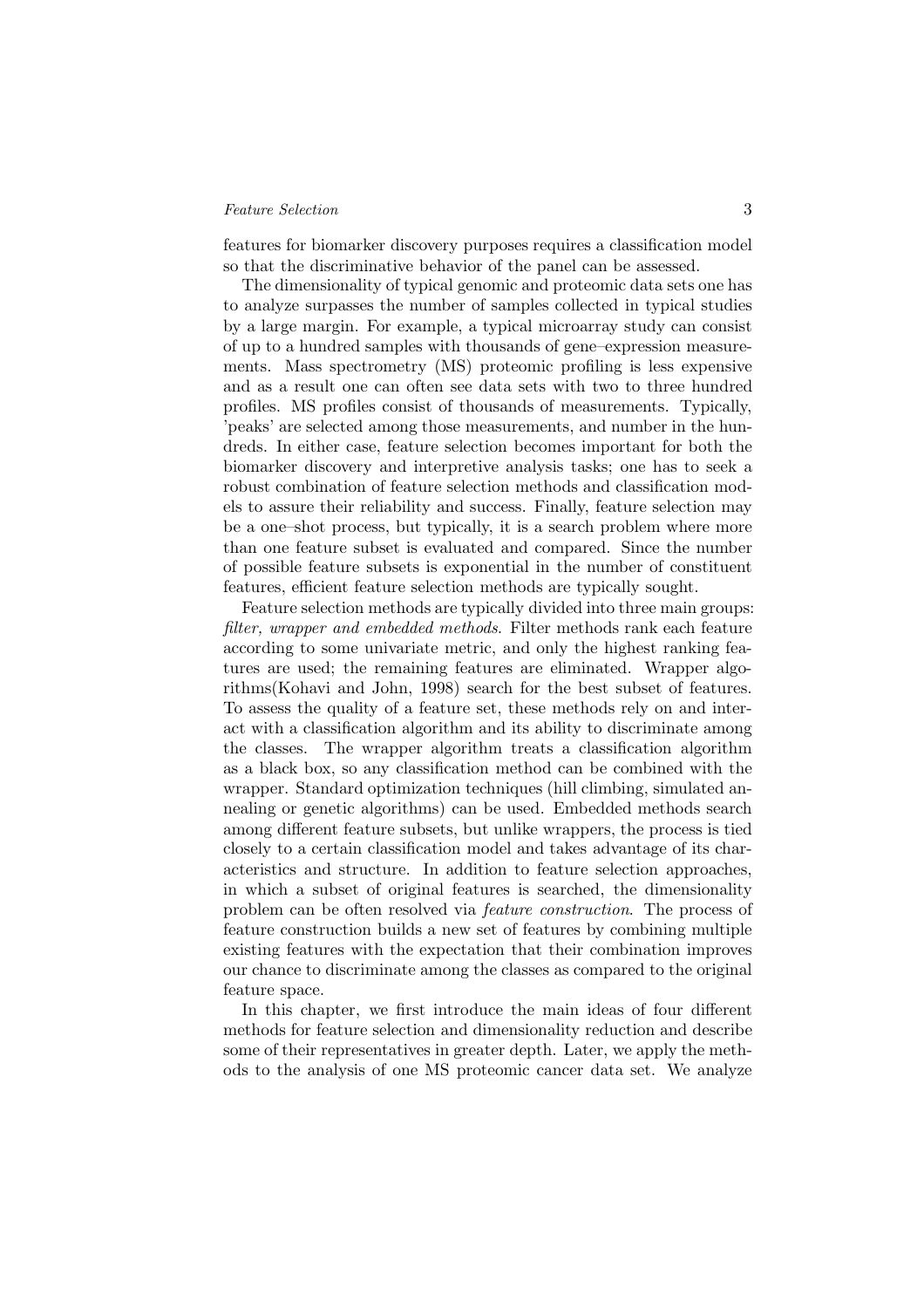each method with respect to the quality of features selected and stress differences among the methods. Since our measuring criterion for feature effectiveness is how well it allows us to classify our samples, we compare the methods and their classification accuracy by combining them with a fixed classification method — a linear support vector machine (Vapnik, 1995). In closing, we analyze the results and give recommendations on the methods.

## 2. Basic Concepts

#### Filter Methods

Filter methods perform feature selection in two steps. In the first step, the filter method assesses each feature individually for its potential in discriminating among classes in the data. In the second step, features falling beyond some thresholding criterion are eliminated, and the smaller set of remaining features is used. This score–and–filter approach has been used in many recent publications, due to its relative simplicity. Scoring methods generally focus on measuring the differences between distributions of features. The resulting score is intended to reflect the quality of each feature in terms of its discriminative power. Many scoring criteria exist. For example, in the Fisher score (Pavlidis et al., 2001),

$$
V(i) = \frac{\mu_{(+)}(i) - \mu_{(-)}(i)}{\sigma_{(+)}^2(i) + \sigma_{(-)}^2(i)}
$$

the quality of each feature is expressed in terms of the difference among the empirical means of two distributions, normalized by the sum of their variances. Table 1.1 displays examples of scoring criteria used in bioinformatics literature. Note that some of the scores can be applied directly to continuous quantities, while others require discretization. Scores can be limited to two classes, like the Fisher score, while others, such as the mutual information score, can be used in the presence of 3 or more classes. For the remainder of this chapter, we will assume our scoring metrics deal with binary decisions, where the data either belong to a positive  $(+)$  or negative  $(-)$  group.

Criteria based on hypothesis testing. Some of the scoring criteria are related to statistical hypothesis testing and significance of their results. For example, the  $t$ -statistic is related to the null hypothesis  $H_0$  under which the two class-conditional distributions  $(p(x|y = (+))$ and  $p(x|y = (-))$  have the identical mean, that is  $\mu_{(+)} = \mu_{(-)}$ . The degree of violation of  $H_0$  is captured by the p-value of the t-statistic with respect to the Student distribution. As a result, features can be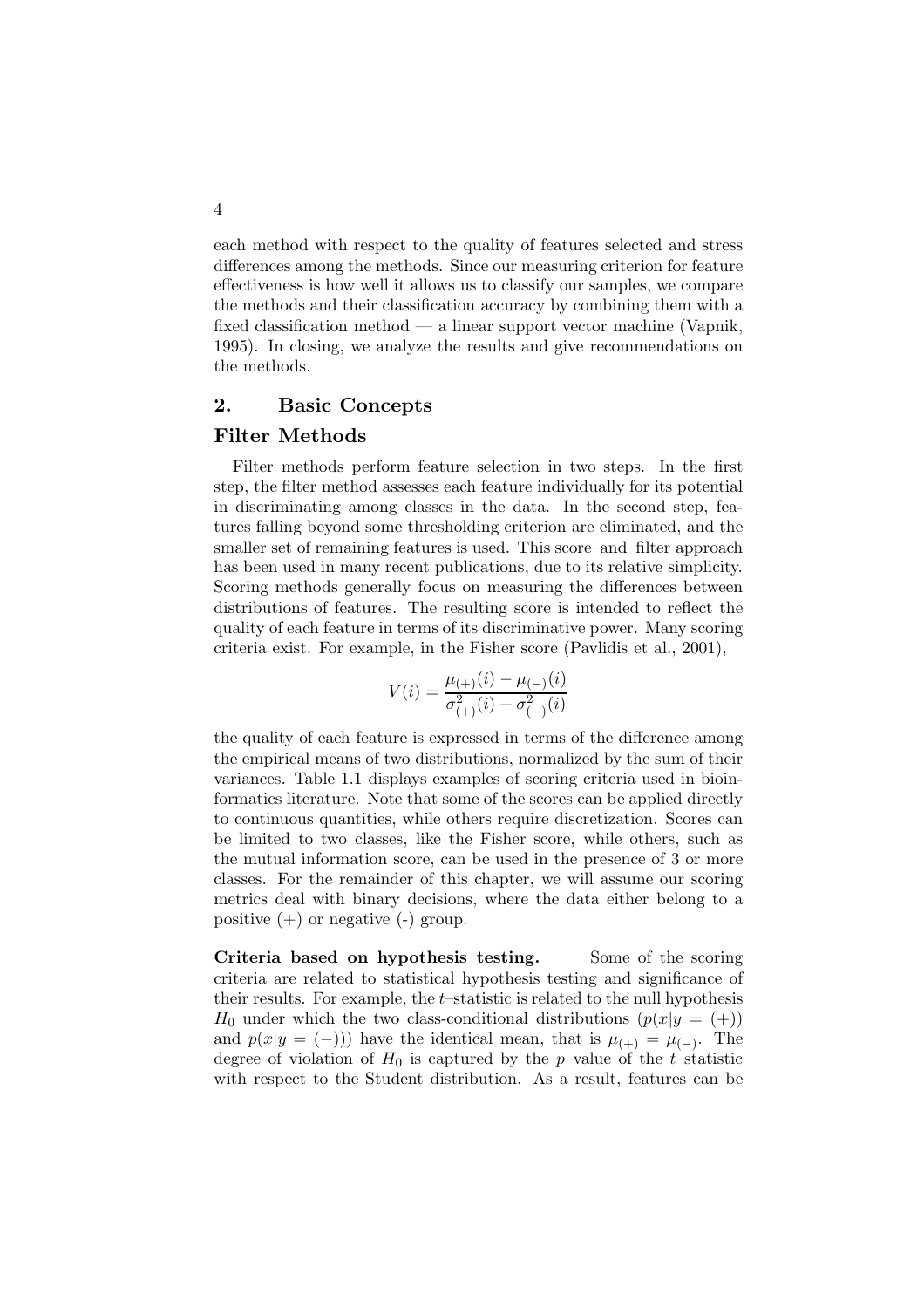*Table 1.1.* Examples of Univariate Scoring Criteria for Filter Methods. See Appendix for mathematical definitions of these scores.

| Criterion                    | References                                         |  |  |
|------------------------------|----------------------------------------------------|--|--|
| Fisher Score                 | (Golub et al., 1999; Furey et al., 2000)           |  |  |
| <b>SAM</b> Scoring Criterion | (Tusher et al., 2001; Storey and Tibshirani, 2003) |  |  |
| Student $t$ -test            | (Baldi P, 2001; Gosser, 1908)                      |  |  |
| Mutual Information           | (Tzannes and Noonan, 1973)                         |  |  |
| $\chi^2$ (Chi Square)        | (Chernoff H, 1954; Liu and Setiono, 1995)          |  |  |
| AUC                          | (Hanley and McNeil, 1982)                          |  |  |
| $J$ -measure                 | (Smyth and Goodman, 1992)                          |  |  |
| .J5 Score                    | (Patel and Lyons-Weiler, 2004)                     |  |  |

See Appendix (table A.1) for mathematical definitions of these scores.

ranked using the inverse of their  $p$ -value. Similarly, one can rank the features according to the inverse of the  $p$ –value of the Wilcoxon rank– sum test (Wilcoxon, 1945), a nonparametric method, testing the null hypothesis that the class–conditional densities of individual features are equal.

Permutation tests. Any differential scoring metric (statistic) can be incorporated into and evaluated within the hypothesis testing framework via permutation tests. Permutation (or randomization) tests define a class of non–parametric techniques developed in the statistics literature (Kendall, 1945; Good, 1994), that are used to estimate the probability distribution of a statistic under the null (random) hypothesis from the available data. The estimate of the probability distribution of a scoring metric (Fisher score,  $J$ –measure,  $t$ –score, etc.) under the null condition allows us to estimate the  $p$ -value of the score observed in the data, similarly to the t–test or Wilcoxon rank–sum test. From the viewpoint of feature selection, the null hypothesis assumes that the conditional probability distributions for the two classes  $(y = (+)$  or  $(-))$ are identical under a feature x, that is,  $p(x|y = (+)) = p(x|y = (-));$ or equivalently, that the data and the labels are independent,  $p(x, y) =$  $p(x)p(y)$ . The distribution of data under the null hypothesis is generated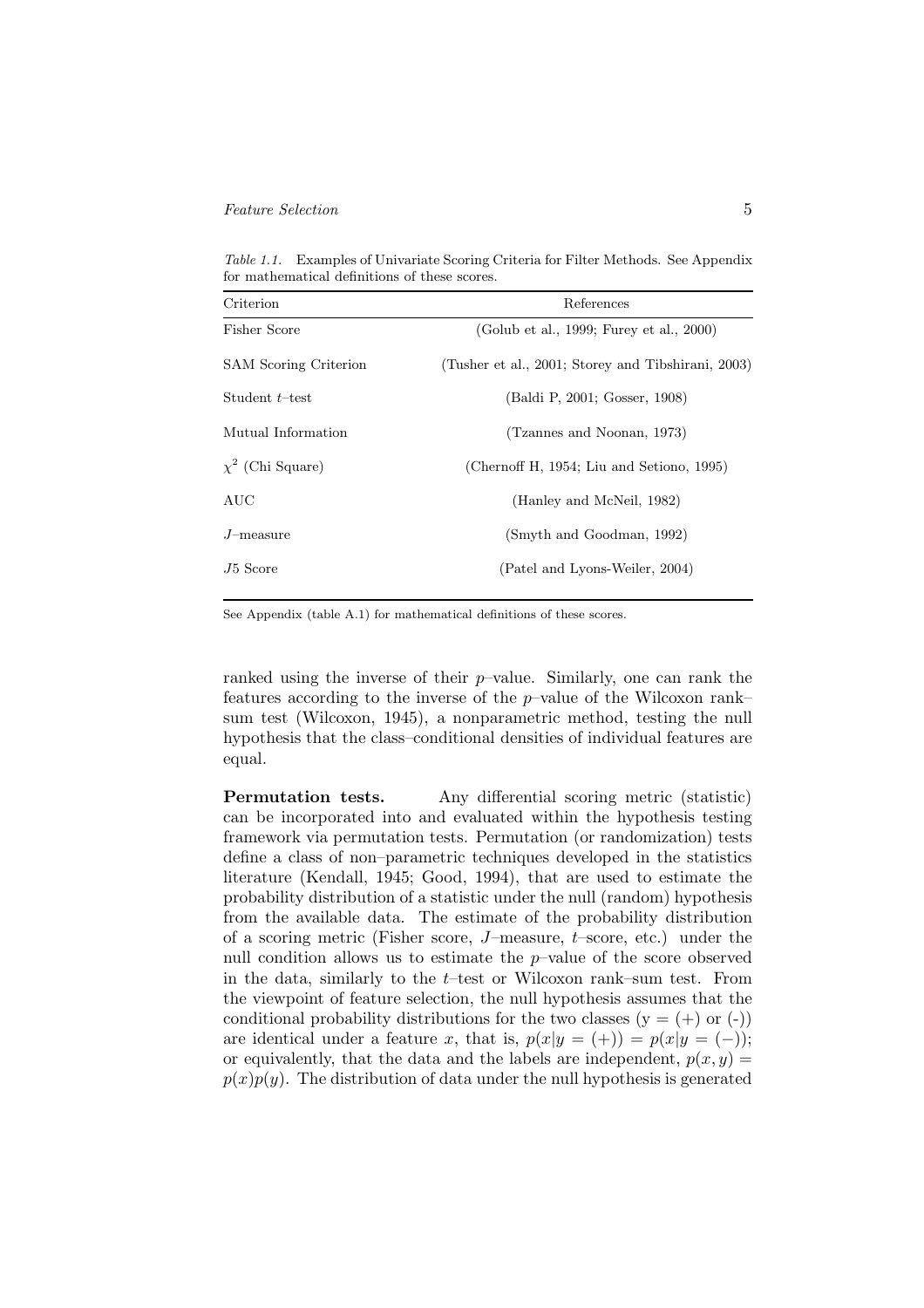*Figure 1.1.* Permutation Test Algorithm

## permutation test

 $\{$ Compute the test statistic T for the original data; For  $b = 1$  to B do { Permute randomly the group labels in the data; Compute the test statistic  $T<sub>b</sub>$  for the modified data; } Calculate the  $p$ -value of  $T$  with respect to the distribution defined by permutations b as:  $p = N_{T_b>T}/B$ ; where  $N_{T_b>T}$  is the number of permutations for which the test statistic  $T_b$  is better than  $T$ ; Return p; }

through random permutations (of labels) in the data. The *permutation test algorithm* is shown in figure 1.1. The main cycle of the algorithm either scans through all possible permutations of labels, or, if this set is too large, a large number B of permutations is generated randomly. With sufficient cycles, the distribution of the test statistic under the null hypothesis can be estimated reliably.

Choosing features based on the score. Differential scores or their associated  $p$ -value scores allow us to rank all feature candidates. However, it is still not clear how many features should be filtered out. The task is easy if we always seek a fixed set of k features. In such a case, the top  $k$  features are selected with respect to the ordering imposed by ranking features by their score. However, the quality of these features may vary widely, so selecting the features based solely on the order may cause some poor features to be included in the set. An alternative method is to choose features by introducing a threshold on the value of the score. Unfortunately, not every scoring criterion has an interpretable meaning, so it is unclear how to select an appropriate threshold. The statistic typically used for this purpose is the  $p$ -value associated with the hypothesis test. For example, if the  $p$ -value threshold is 0.05 then there is a 5% chance the feature is not differentially expressed at the threshold value. Such a setting allows us to control the chance of *false positive* selections. These are features which appear discriminative by chance.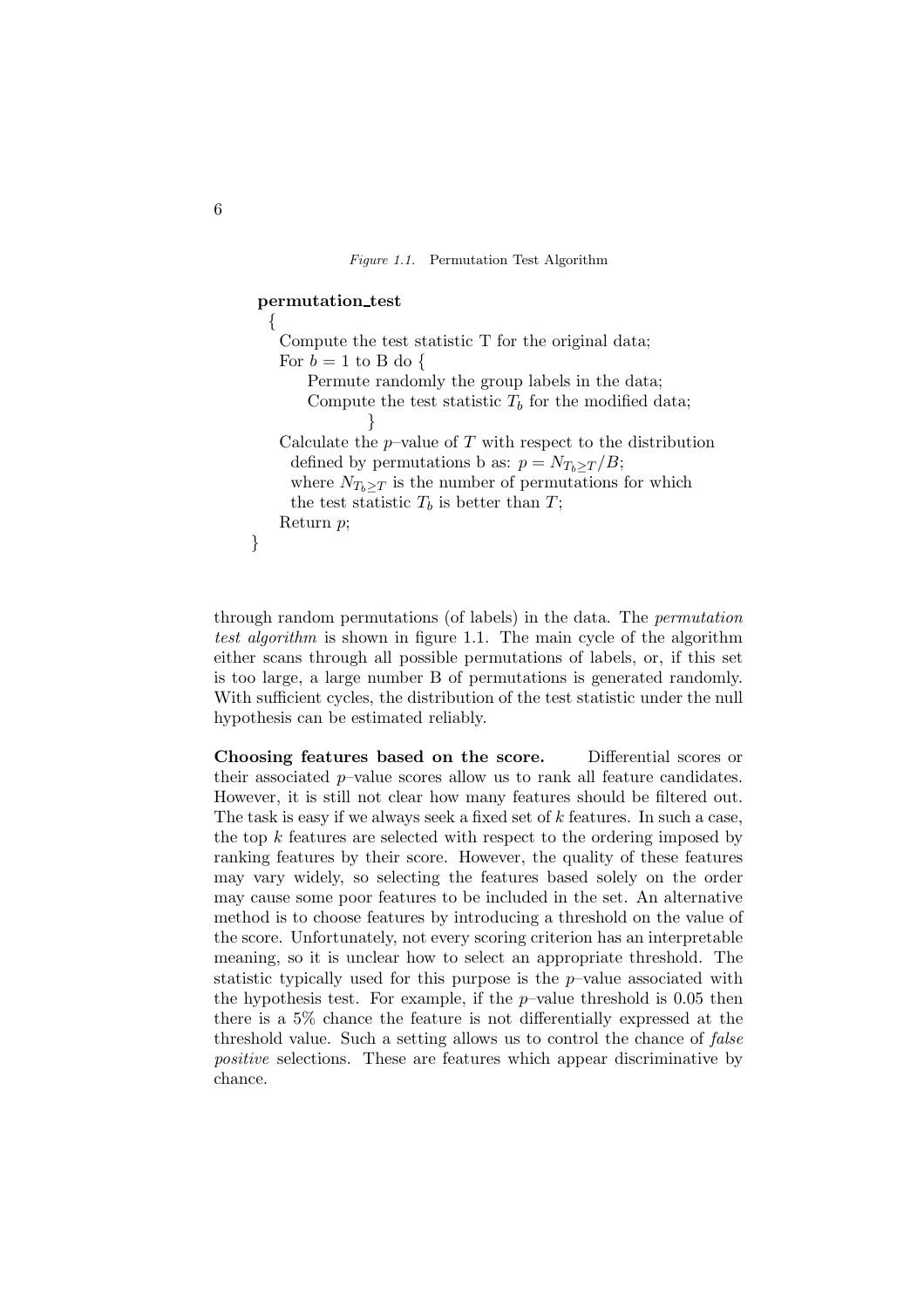#### *Feature Selection* 7

Feature set selection and controlling false positives. The high–dimensional nature of biological data sources necessitates that many features (genes or MS–profile peaks) be tested and evaluated simultaneously. Unfortunately, this increases the chance that false positives are selected. To illustrate this, assume we measure the expression of 10,000 independent genes and none of them are differentially expressed. Despite the fact that there is no differential expression, we might expect 100 features to have their  $p$ -value smaller than 0.01. An individual feature with p–value 0.01 may appear good in isolation, but may become a suspect if it is selected from thousands of tested features. In such a case, the  $p$ -value of the combined set of the top 100 features selected out of 10,000 is quite different. Thus, adjustment of the  $p$ -value when performing multiple tests in parallel is necessary.

The *Bonferroni correction* adjusts the p–value for each individual test by dividing the target  $p$ -value for all findings by the number of findings. This assures that the probability of falsely rejecting any null hypotheses is less than or equal to the target p. The limitation of the Bonferroni correction is that it operates under the assumption of independence and as a result it is too conservative if features are correlated. Two alternatives to the Bonferroni correction are offered by: (1) the *Family– wise Error Rate method* (FWER, (Westfall and Young, 1993)) and (2) methods for controlling the *False Discovery Rate* (FDR, (Benjamini and Hochberg, 1995; Tusher et al., 2001). FWER takes into account the dependence structure among features, which often translates to higher power. (Benjamini and Hochberg, 1995) suggest to control FDR instead of the  $p$ -value. The FDR is defined as the mean of the number of false rejections divided by the total number of rejections. The Significance Analysis of Microarrays (SAM) method (Storey and Tibshirani, 2003) is used as an estimate of the FDR. Depending on the chosen threshold value for the test statistic  $T$ , it estimates the expected proportion of false positives on the feature list using a permutation scheme.

Correlation filtering. To keep the feature set small, the objective is to diversify the features as much as possible. The selected features should be discriminative as well as independent from each other as much as possible. The rationale is that two or more independent features will be able to discriminate the two classes better than any of them individually. Each feature may differentiate different sets of data well, and independence between the features tends to reduce the overlap of the sets. Similarly, highly dependent features tend to favor the same data and thus are less likely to help when both are included in the panel. The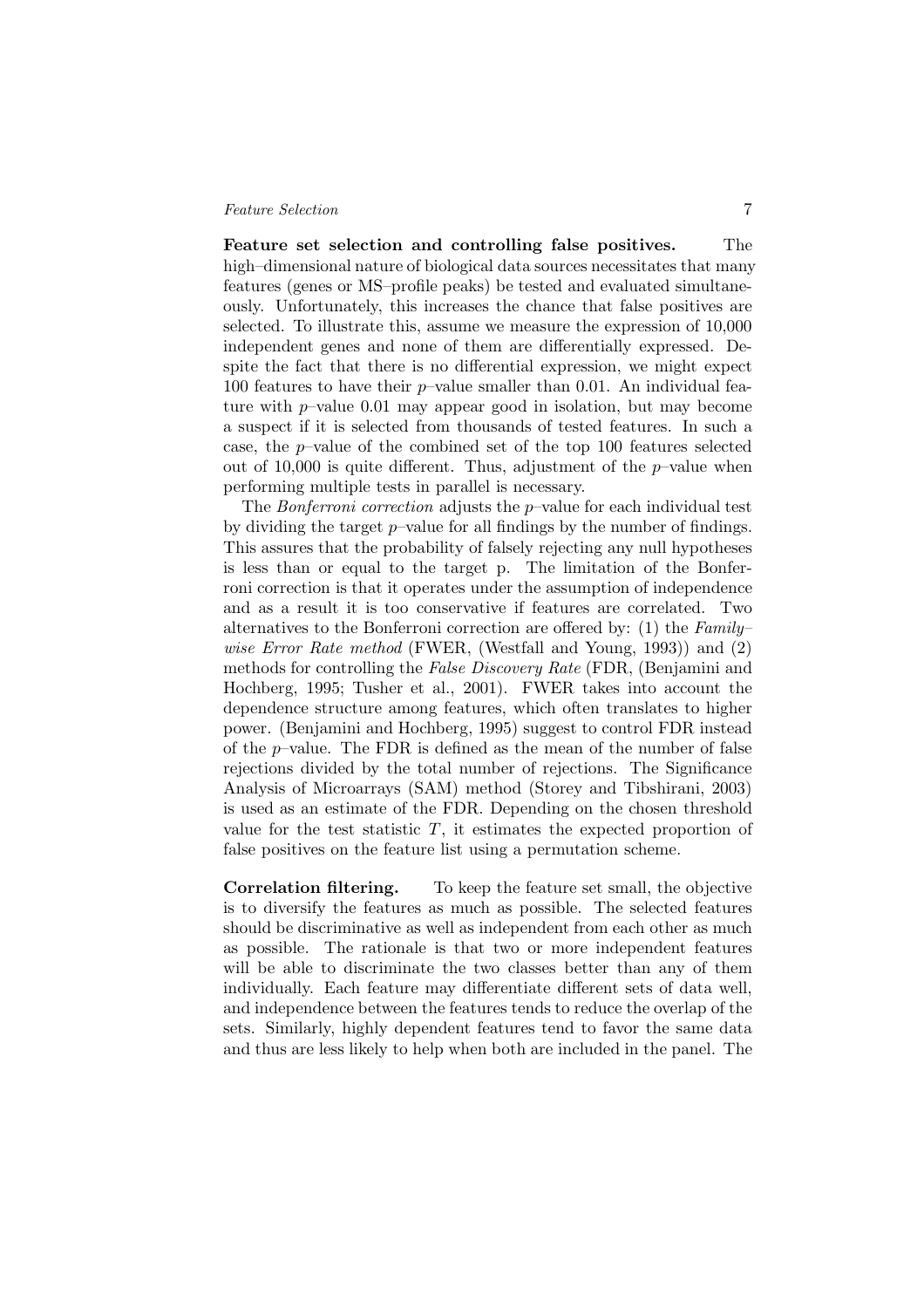extreme case is when the two features are exact duplicates, in which case one feature can be eliminated.

*Correlation filters* (Ross et al., 2000; Hauskrecht et al., 2005) try to remove highly correlated features since these are less likely to add new discriminative information (Guyon and Elisseeff, 2003). Various elimination schemes are used within these filters to reduce the chance of selected features being highly correlated. Typically, correlation filters are used in combination with other differential scoring methods. For example, features can be selected incrementally according to their  $p$ -value; the feature to be added next is checked for correlation with previously selected features. If the new feature exceeds some correlation threshold, it is eliminated (Hauskrecht et al., 2005).

### Wrapper Methods

*Wrapper methods* (Kohavi and John, 1998) search for the best feature subset in combination with a fixed classification method. The goodness of a feature subset is determined using internal–validation methods, such as, k–fold or leave–one-out cross–validation (Krus D. J., 1982). Since the number of all combinations is exponential in the number of features, the efficiency of the search methods is often critical for its practical acceptance. Different heuristic optimization frameworks have been applied to search for the best subset. These include: forward selection, backward elimination (Blum and Langley, 1997), hill–climbing, beam search (Russel and Norvig, 1995), and randomized algorithms such as genetic algorithms (Koza, 1995) or simulated annealing (Kirkpatrick et al., 1983). In general, these methods explore the search space (subsets of all features) starting with no features, all features, or a random selection of features. For example, the forward selection approach builds a feature set by starting from an empty feature set and incrementally adding the feature that improves the current feature set the most. The procedure stops when no improvement in the feature set quality is possible.

## Embedded Methods

*Embedded methods* incorporate variable selection as part of the model building process. A classic example of an embedded method is CART (Classification and Regression Trees, (Breiman et al., 1984)).

CART searches the range of each individual feature to find the split that optimally divides the observed data into a more homogeneous groups (with respect to the outcome variable). Beginning with the subsets of the variable that produces the most homogeneous split, each variable is again searched across its range to find the next optimal split. This pro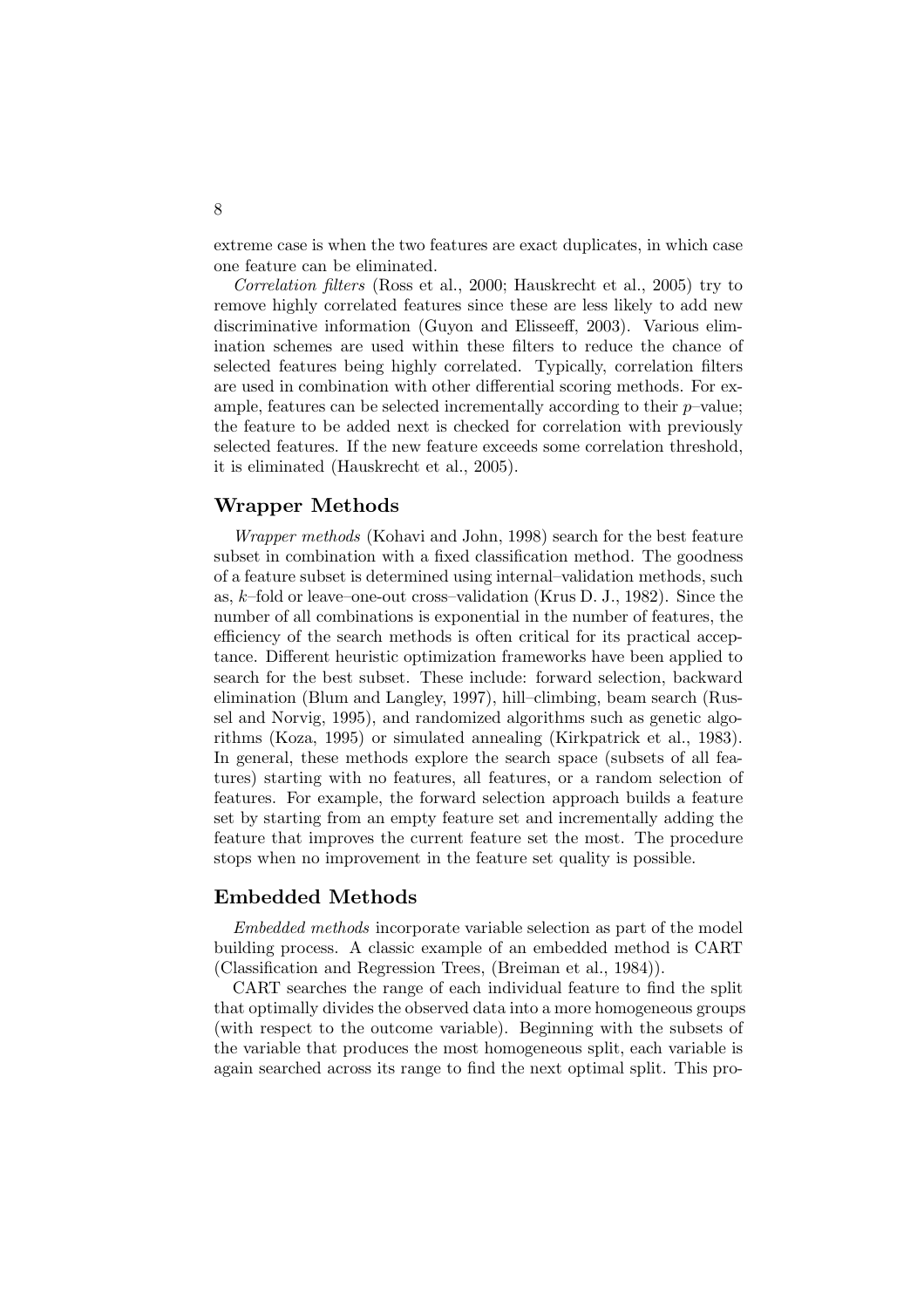cess is continued within each new subset until all data are perfectly fit by the resulting tree, or the terminal nodes have a small sample size. The group constituting the majority of data points in each node determines the classification accuracy of the derived terminal nodes. Misclassification error from internal cross–validation can be used to backprune the decision tree and optimize its projected generalization performance on additional independent test examples.

Regularization/Shrinkage methods. Regularization or shrinkage methods (Hastie et al., 2001; Xing et al., 2001) offer an alternative way to learn classifications for data sets with large number of features but small sample size. These methods trim the space of features directly during classification. In other words, regularization effectively shuts down (or zeros the influence of) unnecessary features.

Regularization can be incorporated either into the error criterion or directly into the model. Let **w** be a set of parameters defining a classification model (e.g., the weights of a logistic regression model), and let  $Error(\mathbf{w}, \mathbf{D})$  be an error function reflecting the fit of the model to data (e.g., least–squares as likelihood–based error). A regularized error function is then defined as:

$$
Error_{Reg}(\mathbf{w}, \mathbf{D}) = Error(\mathbf{w}, \mathbf{D}) + \lambda ||\mathbf{w}||,
$$

where  $\lambda > 0$  is a regularization constant, and ||.|| is either the L1 or L2 norm. Intuitively, the regularization term penalizes the model for nonzero weights so the optimization of the new error function drives all unnecessary parameters to 0. Automatic Relevance Determination (ARD, (Neal, 1998; MacKay, 1992)) achieves regularization effects in a slightly different way. The relevance of an individual feature is represented explicitly via model parameters and the values of these parameters are learned through Bayesian methods. In both cases, the output of the learning is a feature–restricted classification model, so features are selected in parallel with model learning.

Support vector machines. Regularization effects are at work also in one of the most popular classification frameworks these days: the support vector machine (SVM) (Burges, 1998; Schölkopf and Smola, 2002). The SVM defines a linear decision boundary (hyperplane) that separates case and control examples. The boundary maximizes the distance (also called margin) in between the two sample groups. The effects of margin optimization are twofold: only a small set of data points (support vectors) are critical for the separation; the dimensions unncessary for separation are penalized. Both of these processes help to fight the prob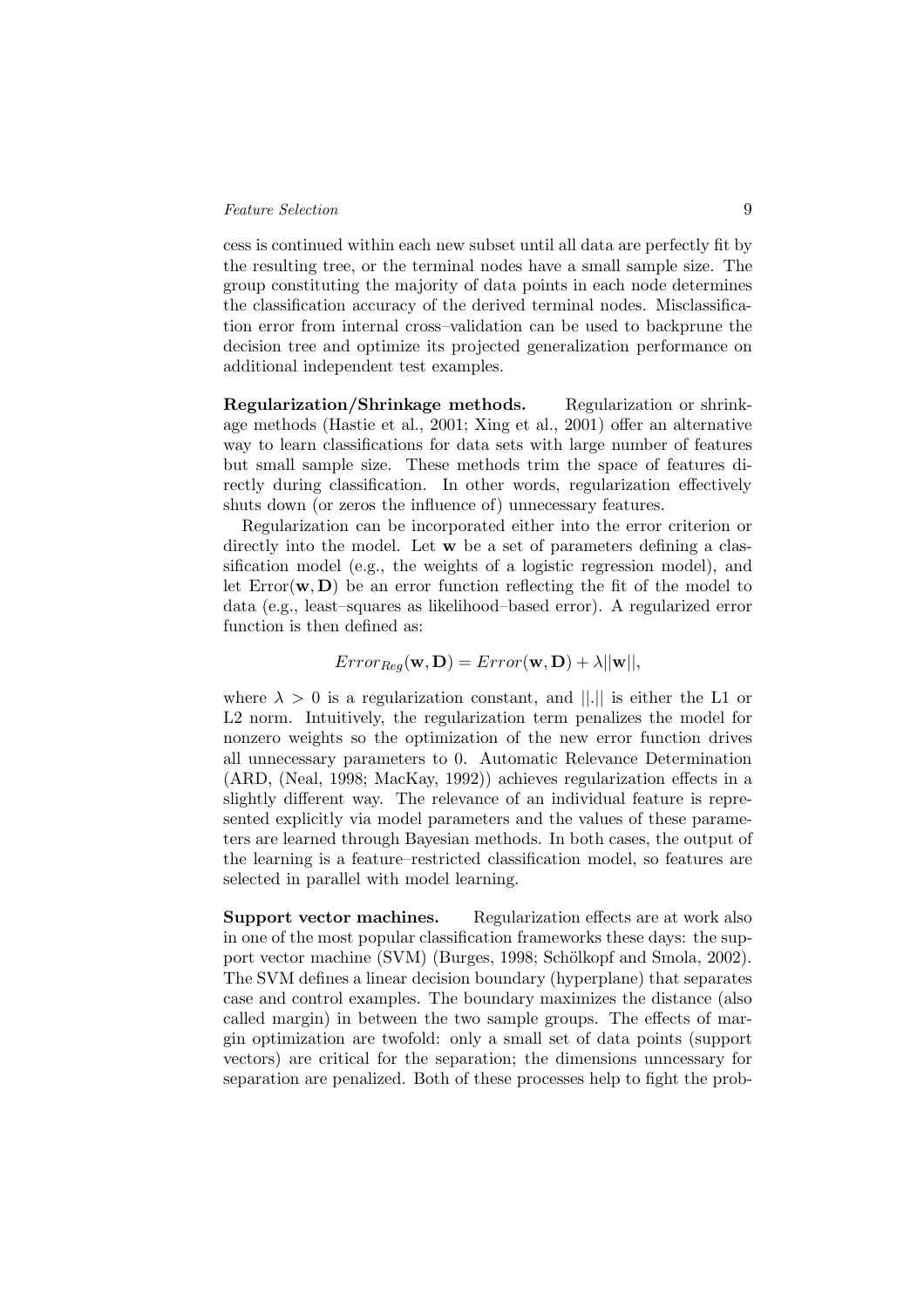lem of model overfit. As a result, the SVM offers a robust classification framework that works very well for situations with a moderately large number of features and relatively small sample sizes.

#### Feature construction

Better discriminatory performance can be often achieved using features constructed from the original input features. Building a new feature is an opportunity to incorporate domain specific knowledge into the process and hence to improve the quality of features. Nevertheless, a number of generic feature construction methods exist: clustering; linear (affine) projections of the original feature space; as well as more sophisticated space transformations such as wavelet or kernel transforms. In the following, we briefly review three basic feature construction approaches: clustering, PCA and linear discriminative projections.

Clustering. Clustering groups data components (data points or features) according to their similarity. Every data component is assigned to one of the groups (clusters); components falling into the same cluster are assigned the same value in the new (reduced) representation. Clustering is typically used to identify distinguished sample groups in data (Ben-Dor et al., 2000; Slonim et al., 2000). In contrast to supervised learning techniques that rely heavily on class label information, clustering is unsupervised and the information about the target groups (classes) is not used. From the dimensionality reduction perspective, a data point is assigned a cluster label which is then used as its representation.

Clustering methods rely on the similarity matrix – a matrix of distances between data components. The similarity matrix can be built using one of the standard distance metrics such as Euclidean, Mahalanobis, Minkowski, etc, but more complex distances based on, for example, functional similarity of genes (Speer et al., 2005), are possible. Table 1.2 gives a list of some standard distance metrics one may use in clustering.

Clustering algorithms. The goal of clustering is to optimize intra and inter cluster distances among the components. Two basic clustering algorithms are: k–means clustering (McQueen, 1967; Ball and Hall, 1967), and hierarchical agglomerative clustering (Cormack, 1971; Eisen et al., 1998).

Briefly, the k–means algorithm clusters data into groups by iteratively optimizing positions of cluster centers (means) so that the sum of within-cluster distances (the distances between data points and their cluster centers) is minimized. Initial positions for cluster centers are gen-

10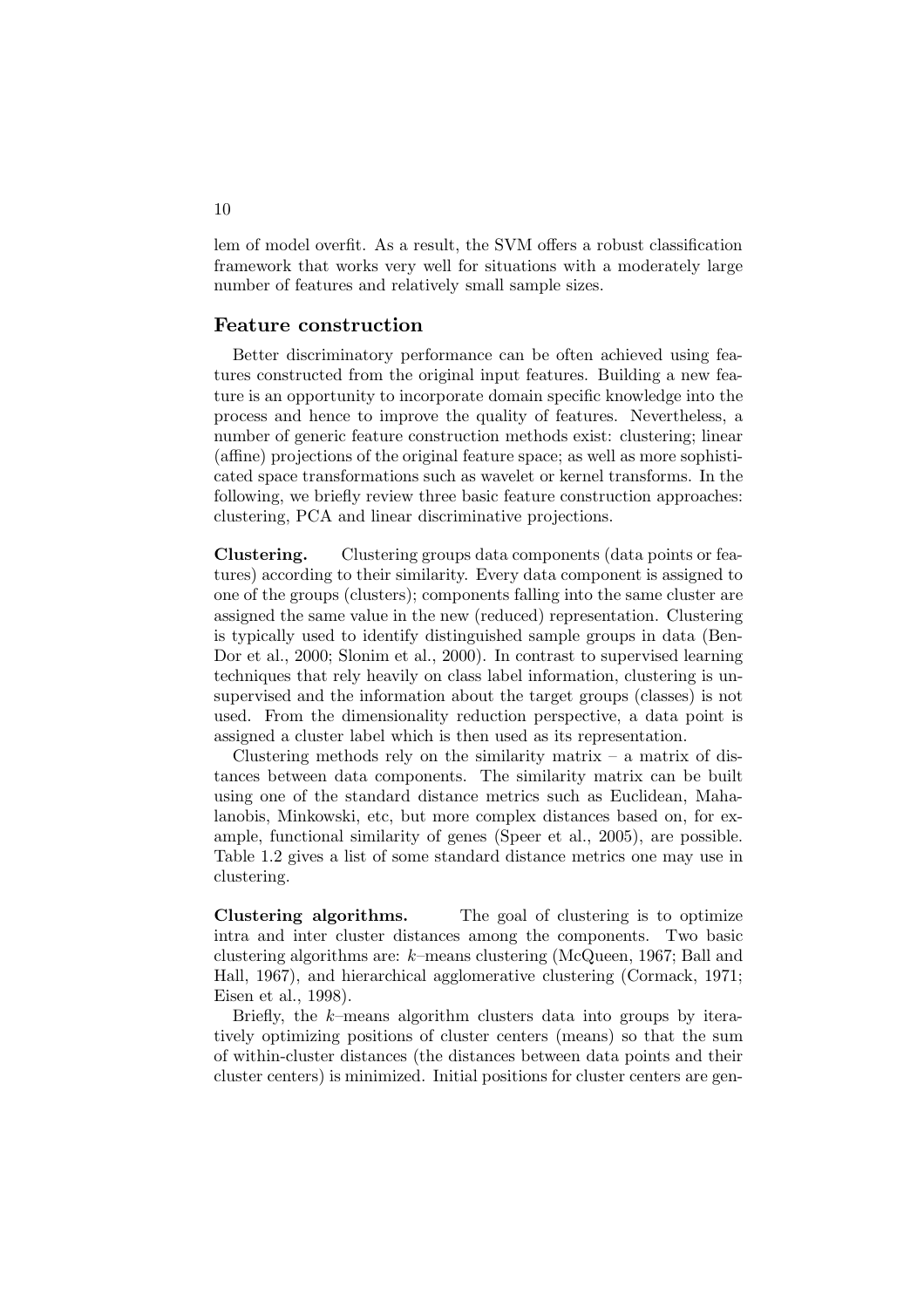#### *Feature Selection* 11

*Table 1.2.* Examples of Distance Metrics for Clustering

| Metric                          | Formula                                                                                                                             |
|---------------------------------|-------------------------------------------------------------------------------------------------------------------------------------|
| Euclidean distance              | $d(r,s) = (x_r - x_s)(x_r - x_s)'$                                                                                                  |
| Standardized Euclidean distance | $d(r,s) = (x_r - x_s) trace(\Sigma)^{-1}(x_r - x_s)'$                                                                               |
| Mahalanobis distance            | $d(r,s) = (x_r - x_s) \sum^{-1} (x_r - x_s)'$                                                                                       |
| City Block metric               | $d(r,s) = \sum_{i=1}^{n}  x_{rj} - x_{sj} $                                                                                         |
| Minkowski metric                | $d(r,s) = \sqrt[p]{\left(\sum_{j=1}^{n}  x_{rj} - x_{sj} ^p\right)}$                                                                |
| Cosine distance                 | $d(r,s) = \left(1 - \frac{x_r x_s'}{\sqrt{x'_x x_r} \sqrt{x'_x x_s}}\right)$                                                        |
| Correlation distance            | $d(r,s)=1-\frac{(x_r-\bar{x}_r)(x_s-\bar{x}_s)'}{\sqrt{(x_r-\bar{x}_r)(x_r-\bar{x}_r)}\sqrt{(x_s-\bar{x}_s)(x_s-\bar{x}_s)}}$       |
| Hamming distance                | $d(r,s) = \frac{\#(x_{rj} \neq x_{sj})}{r}$                                                                                         |
| Jaccard distance                | $d(r,s) = \frac{\#[(x_{rj} \neq x_{sj}) \wedge ((x_{rj} \neq 0) \vee (x_{sj} \neq 0))] }{\#[(x_{rj} \neq 0) \vee (x_{rj} \neq 0)]}$ |

 $x$  and  $x'$  denote a column vector and its transpose respectively.

 $x_r$  and  $x_s$  indicate the  $r^{th}$  and  $s^{th}$  samples in the data set, respectively.

 $x_{rj}$  indicates the  $j^{th}$  feature of the  $r^{th}$  sample in the data set.

 $\bar{x}_r$  indicates the mean of all features in the  $r^{th}$  sample in the data set.

 $\Sigma$  is the sample covariance matrix.

The symbol  $#$  denotes counts; the number of instances satisfying the associated property.

erated randomly or by using heuristics. The algorithm is not guaranteed to converge to the optimal solution. On the other hand, hierarchical agglomerative methods work by combining pairs of data entities (features) or clusters into a hierarchical structure (called a dendrogram). The algorithm starts from unit clusters and merges them greedily (i.e. choosing the merge which most improves the fit of the clusters to the data) into larger clusters using an a priori selected similarity measure.

Probabilistic (soft) clustering. The k–means and agglomerative clustering methods assign every data point into a single cluster. However, sometimes it may be hard to decide what cluster the point belongs to. In *probabilistic (soft) clustering* methods, a data point belongs to all clusters, but the strength (weight) of its association with clusters differs by how well it fits cluster descriptions. Typically, the weight has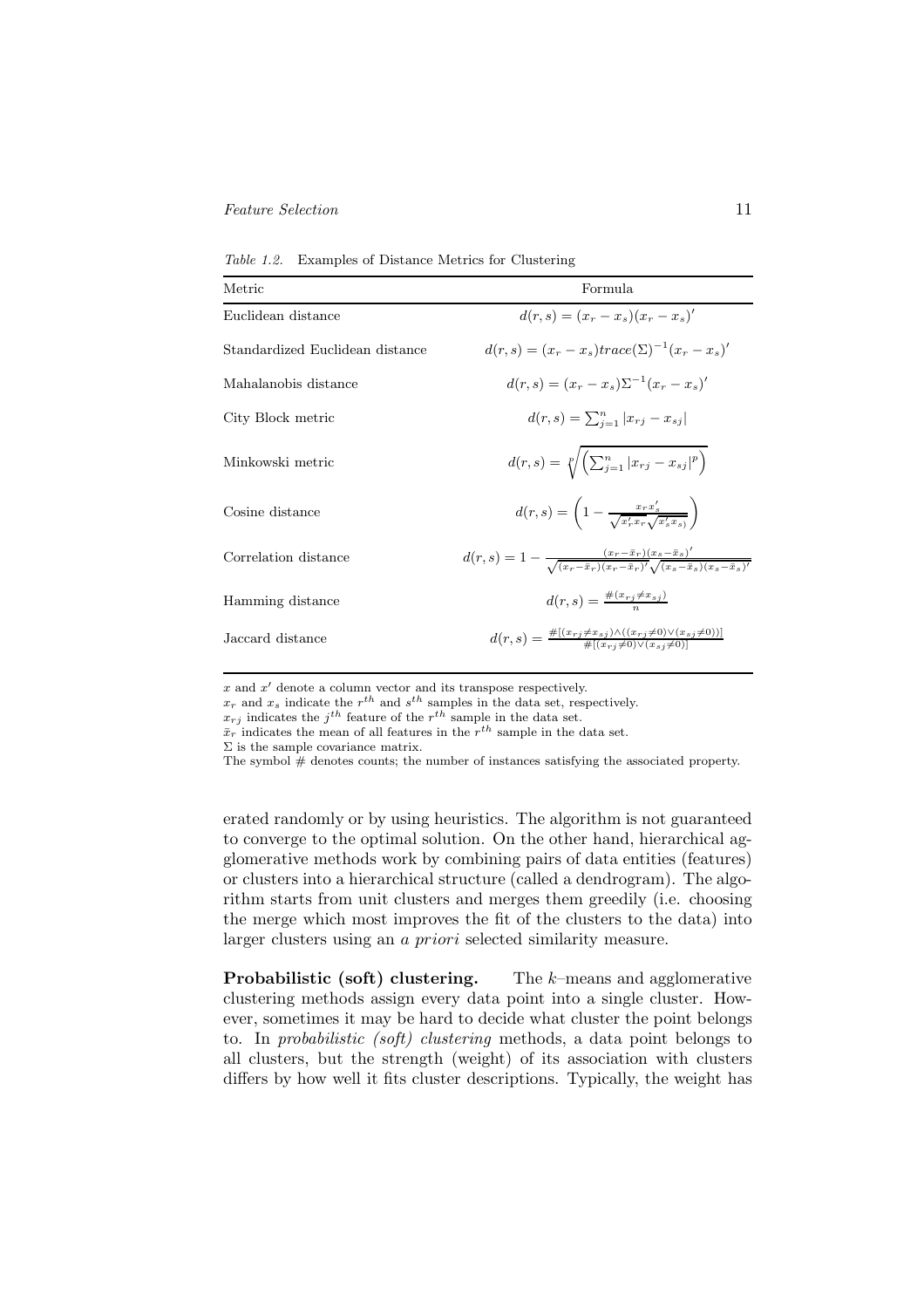probabilistic meaning and defines a probability with which a data point belongs to a cluster.

To calculate the probability, an underlying probabilistic model must be first fit to the data. Briefly, data are assumed to be generated from  $k$ different classes that correspond to clusters. Each class has its own distribution for generating data points. The parameters of these distributions as well as class (cluster) priors are fit (learned) using Expectation– Maximization techniques (Dempster et al., 1977). Once the model parameters are known, the probabilistic weights relating a data point and clusters are posterior probabilities of the point belonging to classes. A classic example of a probabilistc model often used in clustering is the Mixture of Gaussians model (McLachlan et al., 1997), where k clusters are modeled using k Gaussian distributions.

Clustering features. Clustering methods can be applied to group either data points or features in the data. When clustering features, the dimensionality reduction is achieved by selecting a representative feature (typically the feature that is closest to the cluster center, (Guyon and Elisseeff, 2003)), or by aggregating all features within the cluster via averaging to build a new (mean) feature. If we assume  $k$  different feature clusters, the original feature space is reduced to a new k-dimensional space. An example method of feature clustering is to cluster features based on intra–correlation, and use the cluster center as a representative. Closely correlated features are not likely to help when separated, so grouping them away from more unrelated features will help diversify the resulting features.

Principal component analysis. *Principal Component Analysis (PCA)*, (Jolliffe, 1986) is a widely used method for reducing the dimensionality of data. PCA finds projections of high dimensional data into a lower dimensional subspace such that the variance retained in the projected data is maximized. Equivalently, PCA gives uncorrelated linear projections of data while minimizing their least square reconstruction error. Additionally, PCA works fully unsupervised; class labels are ignored. PCA can be extended to nonlinear projections using kernel methods (Bach and Jordan, 2001). Dimensionality reduction methods similar to PCA that let us project high dimensional features into a lower dimensional space include multidimensional scaling (MDS) (Cox and Cox, 1994) used often for data visualization purposes or independent component analysis (ICA) (Jutten and Herault, 1991).

#### 12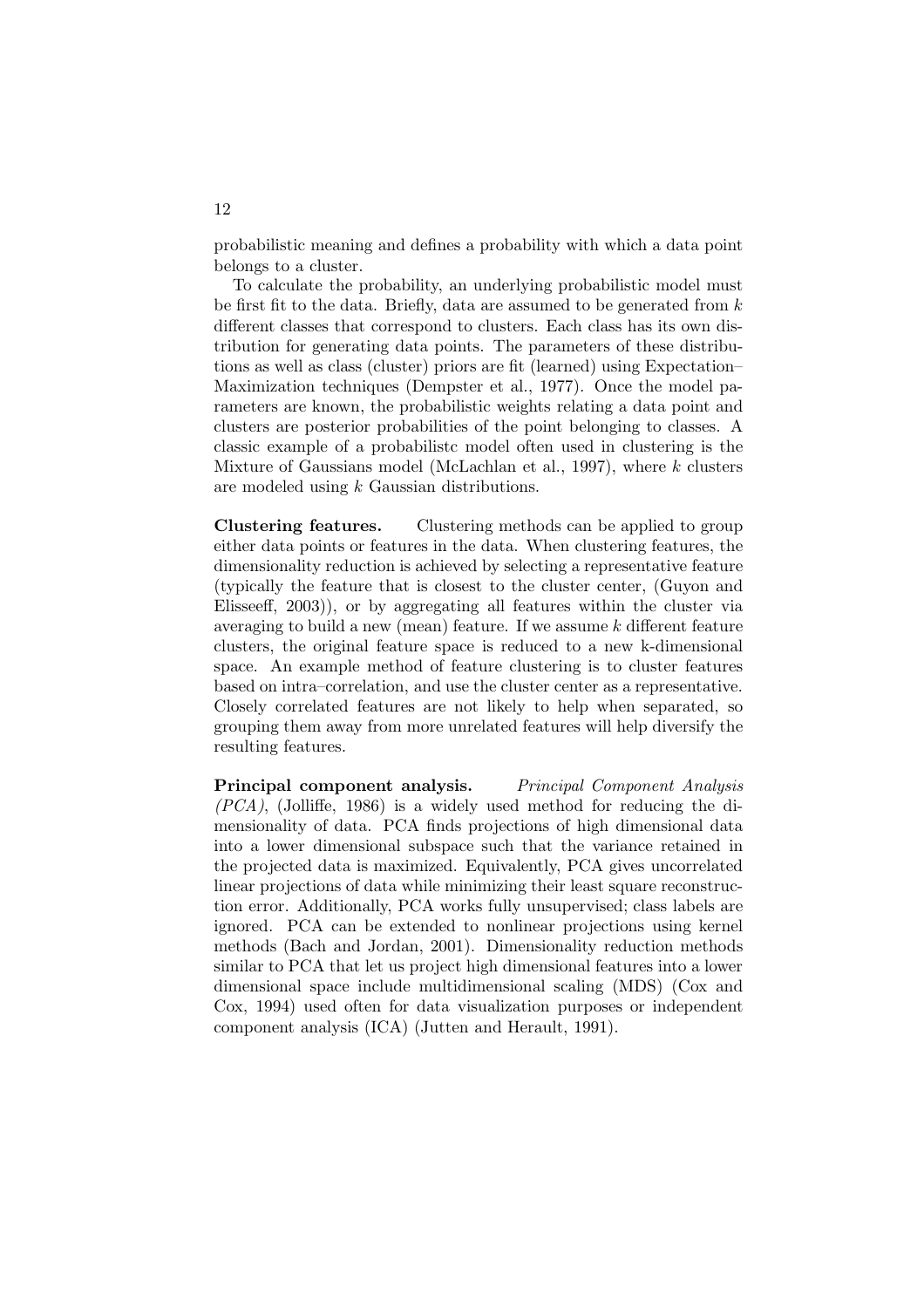Discriminative projections. Principal component analysis identifies affine (linear) projections of data that maximize the variance observed in data. The method operates in a fully unsupervised manner; no knowledge of class labels is used to find the principal projections. The question is whether there is a way to identify linear projections of features such that they optimize the discriminability among the two classes. Techniques which try to achieve this goal include Fisher's linear discriminant (FLD) (Duda et al., 2000), linear discriminant analysis (Hastie et al., 2001) and more complex methods like partial least squares (PLS) (Denham, 1994; Dijkstra, 1983).

Take for example, the linear discriminant analysis model. The model assumes that cases and controls are generated from two Gaussian distributions with means  $\mu_{(-)}$ ,  $\mu_{(+)}$  and the same covariance matrix  $\Sigma$ . The parameters of the two distributions are estimated from data using the maximum likelihood methods. The decision boundary that is defined by data points that give the same probability for both distributions is a line. The linear projection is defined as:

$$
\mathbf{w} = \mathbf{\Sigma}^{-1} (\mu_{(+)} - \mu_{(-)}),
$$

where  $\mu_{(-)}, \mu_{(+)}$  are the means of the two groups and  $\Sigma$  is the covariance for both groups, where  $p(x|y) \sim N(\mu, \Sigma)$ .

#### 3. Advantages and Disadvantages

Each of the aforementioned methods comes with advantages and disadvantages. The following text briefly summarizes them.

Filter methods:

- Advantages: Univariate scores are very easy to calculate and thus, filter methods have a short running time. If our goal is a prediction, they often perform well in combinations with more robust classification methods such as the SVM.
- Disadvantages: Many differential scoring methods exist, it is unclear which one is best for the data set at hand. The features are analyzed independent of each other. This is a problem if our goal is to identify a small panel of discriminative features (biomarkers). Multivariate relations/dependencies must be incorporated through additional criteria, e.g. correlation filters.

Wrapper methods

■ Advantages: More comprehensive search of the feature-set space. The feature set with the best discriminative potential on a fixed classification method is selected.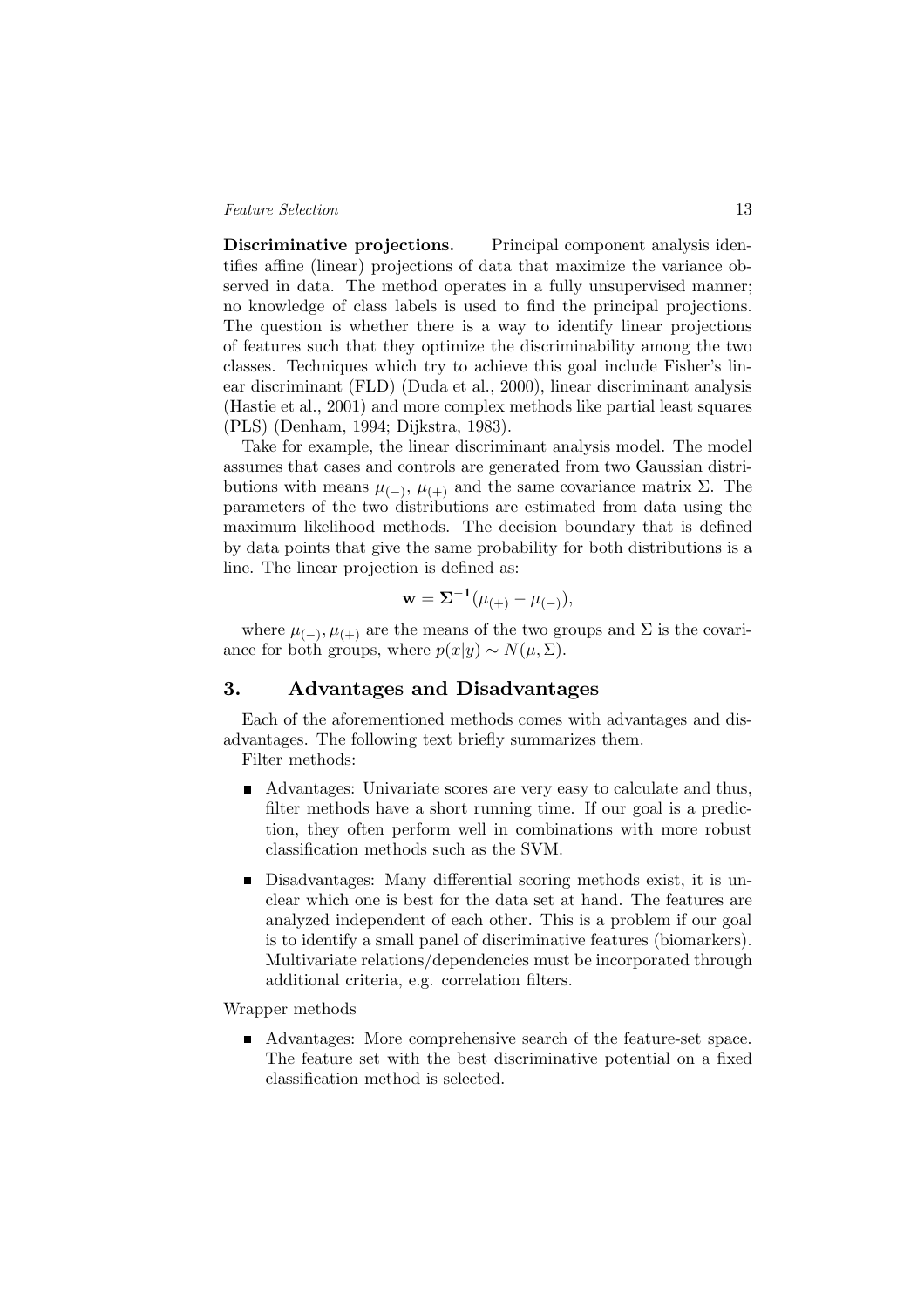**Disadvantages:** Running time is much longer than filter methods; many feature sets need to be analyzed and assessed. In addition, scoring of feature sets is based on internal cross-validation methods which lengthens their running time. The reliability of the estimate of the internal cross–validation error needs to be considered. Low reliability of the internal validation error in combination with a large number of subsets examined can be lethal especially in various greedy search schemes.

Embedded methods:

- Advantages: Features and their selection are tuned to a specific model. Learning methods which incorporate aspects of regularization, like the SVM or regularized logistic regression, can learn very good predictive models even in the presence of high-dimensional data. We recommend trying SVM as a first step if the goal is only to build a predictive model.
- Disadvantages: Identification of a small set of features may be problematic. Backward feature elimination routines (Guyon and Elisseeff, 2003) can be used to reduce the feature panel to a more reasonable size.

Feature construction methods:

- Advantages: May incorporate the domain knowledge which may translate to improved feature sets.
- Disadvantages: If features are constructed using one of the out-ofbox methods (e.g., PCA) the new features may be hard to interpret biologically. In addition, many feature construction techniques (e.g. clustering, PCA, ICA) work in an unsupervised mode, so high quality features for discriminatory purposes are not guaranteed.

## 4. Case Study: Pancreatic Cancer

To illustrate some of the advantages and disadvantages of feature selection methods, we use a data set of MS proteomic profiles for pancreatic cancer collected at the University of Pittsburgh Cancer Institute (UPCI). Since full feature-selection comparison is very hard to do without a full predictive model that combines both the feature-selection and the classification stages we test feature selection methods in combination with one classification method — the linear support vector machine (SVM) (Vapnik, 1995). All classification results presented in the following text were obtained by using the repeated random subsampling

14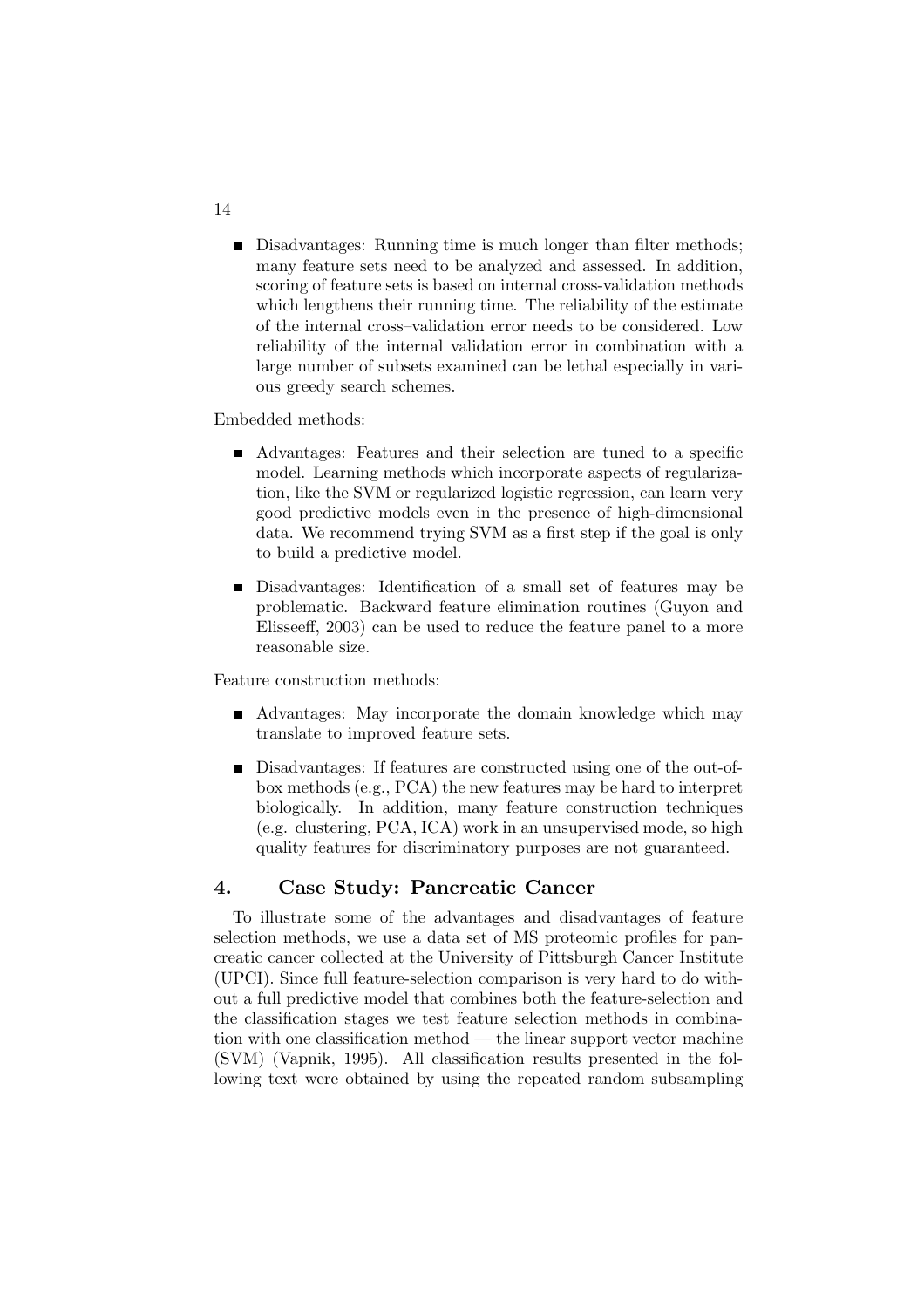strategy with 40 different train/test data splits using 70/30 train/test split ratio. The optimization criterion for the SVM method was a zeroone loss function, which focuses on improving classification error instead of sensitivity or specificity. The statistics reported are: ACE (average test classification error), SN (Sentivity) and SP (Specificity) and their standard deviations.

### Data and preprocessing

The data set consists of 116 MS profiles, with 57 cancer cases (+ group) and 59 controls, matched according to their smoking history, age, and gender  $(-$  group). The data were generated using Ciphergen Biosystems Inc. SELDI–TOF (Surface–Enhanced Laser Desorption/Ionization Time-of–Flight) mass spectrometry. Compounds such as proteins, peptides and nucleic acids for masses of up to 200 thousand Daltons are recorded using this technology. Before applying feature selection techniques the data set was preprocessed using the Proteomic Data Analysis Package (PDAP, (Hauskrecht et al., 2005)). The following preprocessing steps were applied: (1) cuberoot variance stabilization, (2) local min– window baseline correction, (3) Gaussian kernel smoothing, (4) range– restricted intensity normalization, and (5) peak–based profile alignment. The quality of all profiles were tested beforehand on raw MS profile readings using total ion current (TIC). None of the profiles differed by more than two standard deviations from the mean TIC, which is our current quality–assurance/quality—control threshold for sample exclusion. After basic preprocessing, peaks in the range of 1500–1650 Daltons were identified and their corresponding intensities were extracted.  $1$  This gave us a data set of 116 samples with 602 peak features.

#### Filter methods

Basic Filter Methods. Many univariate scoring metrics that assess the individual quality of features were proposed in the literature. An important question is how the rankings and subsequent feature selection induced by these metrics vary. Table 1.3 shows the number of overlapping features for the top 20 features selected according to four frequently used scoring criteria: correlation, Fisher,  $t$ -statistic and Wilcoxon's  $p$ value measures.

<sup>&</sup>lt;sup>1</sup>The region below 1500 Daltons is unsuitable for analysis because of known signal reproducibility problems. The region is often referred to as the junk region. On the other hand, signals for higher mass-to-charge-ratios are of lower intensity which makes them hard to separate from the noise. An a priori upper limit is typically set to restrict the search for signal.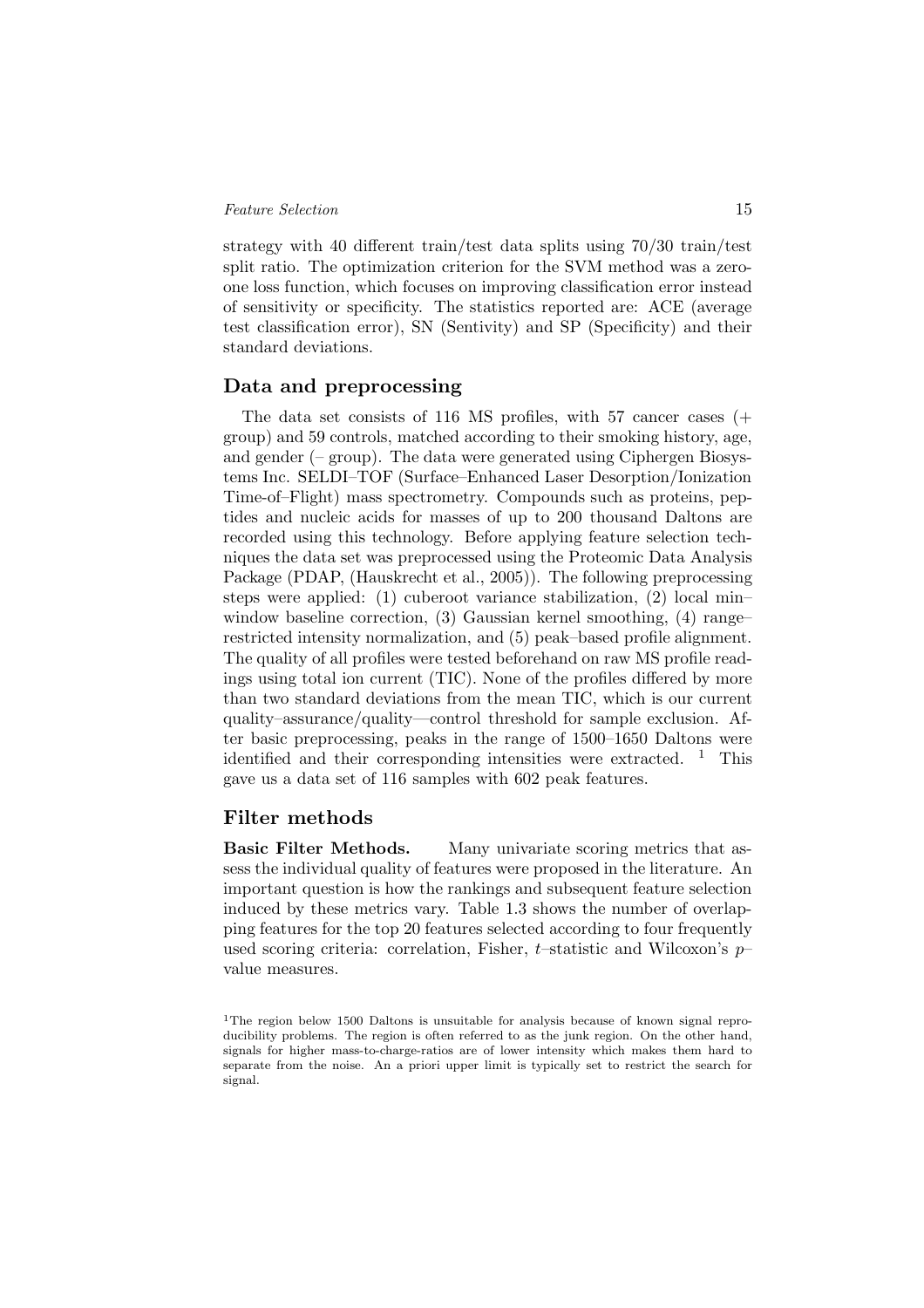|                 | Correlation | Fisher | $t-statistics$ | Wilcoxon |
|-----------------|-------------|--------|----------------|----------|
| Correlation     |             | 18     | 12             | 18       |
| Fisher          | 18          |        | 11             | 16       |
| $t$ -statistics | 19          | 11     | ___            | 11       |
| Wilcoxon        |             | 16     |                |          |

*Table 1.3.* Overlap of top 20 features for four different metrics.

The table shows that different scoring metrics may induce rather different feature orders and as a result, different feature panels. It is very hard to argue that any one of them is the best. The quality depends strongly on the classification technique used in the next step, but even there the story is often unclear, and the best method tends to vary among the data sets. Table 1.4 illustrates the results obtained using top 20 choices of four scoring methods from Table 1.3 after we combine them with the linear SVM model. Standard deviations of performance statistics are also given. We see that the best classification error was obtained using the features selected based on the t–statistic score. While our experience is that the t–statistic score performs well on many proteomic data sets, other scoring metrics may often outperform it.

*Table 1.4.* Results for classifiers based on different feature filtering methods and the linear SVM. Standard deviations are given in parentheses.

|            | Correlation    | Fisher         | $t$ -statistics | Wilcoxon       |
|------------|----------------|----------------|-----------------|----------------|
| ACE        | 0.2500(0.1178) | 0.2188(0.1075) | 0.1743(0.0684)  | 0.2611(0.1091) |
| <b>SN</b>  | 0.8022(0.0387) | 0.8102(0.1210) | 0.8259(0.0997)  | 0.7956(0.1200) |
| <b>SP</b>  | 0.7142(0.1249) | 0.7628(0.1423) | 0.8327(0.0852)  | 0.6961(0.1607) |
| <b>PPV</b> | 0.7229(0.1452) | 0.7580(0.1265) | 0.8179(0.0881)  | 0.7115(0.1358) |

Controlling false positive selections. A problem with high dimensional data is that some features may appear as good discriminators simply by chance. The problem of false positive identifications of features is critical for the biomarker discovery task. Clearly, a more comprehensive analysis and validation of the feature in the lab may incur a significant monetary cost. While positive feature selections may influence also the generalizations of the predictive model and its classification accuracy, the classification methods are often more robust to handle them and the problem of false positive features is less pressing than for the biomarker discovery applications.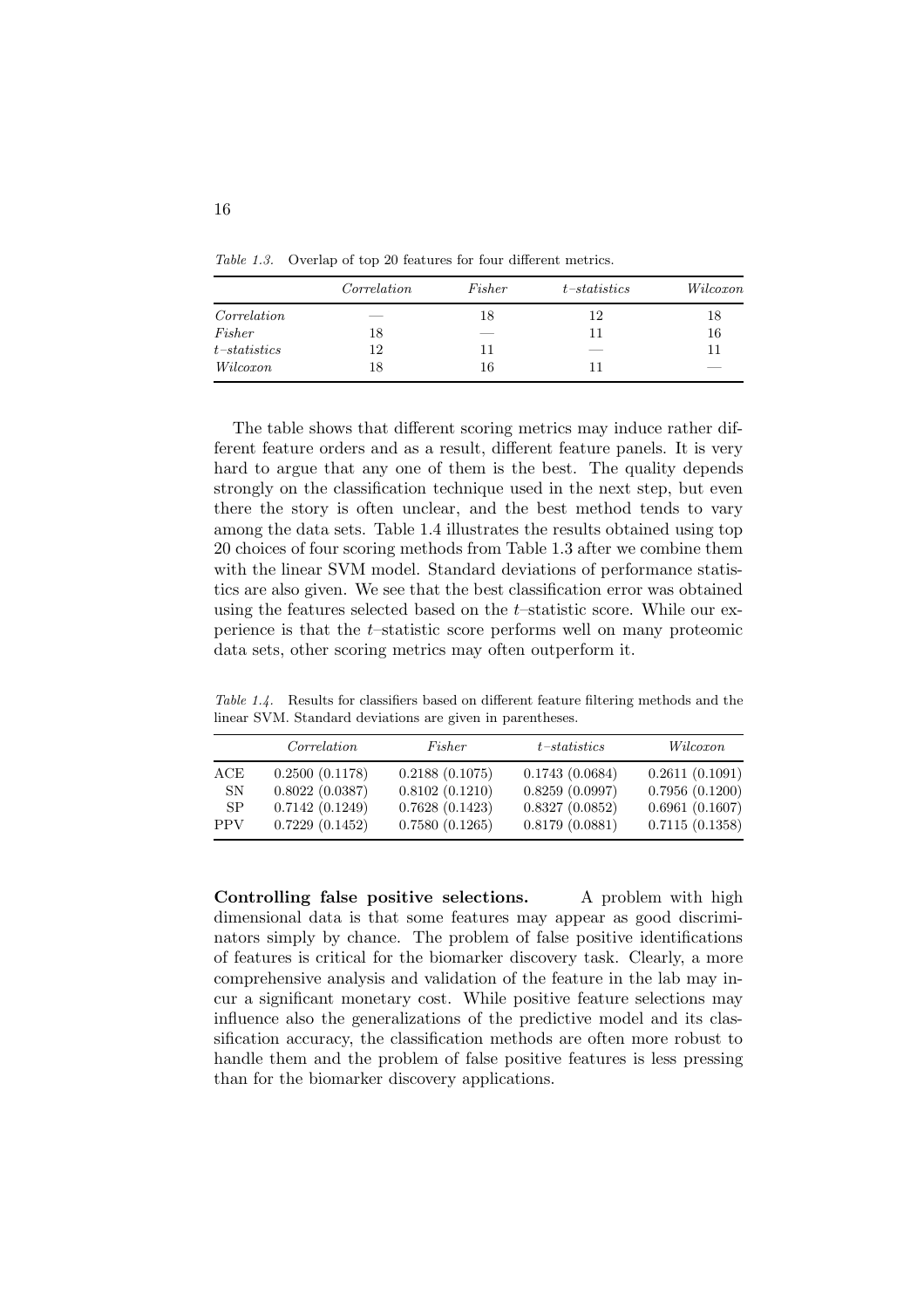#### *Feature Selection* 17

The false positive selection rate can be controlled via  $p$ -value on individual features, Bonferroni corrected  $p$ -value for the panel of features, or through false discovery rate. Table 1.5 shows the number of features out of 602 original features selected by each of these methods.

*Table 1.5. p*–value for *t*–statistics

| <i>original number of features</i> | p < 0.05 | Bonferroni $p < 0.05$ | FDR~0.2 |
|------------------------------------|----------|-----------------------|---------|
| 602                                |          |                       |         |

Assuming that all features are independent and random, we expect to see about 30 false positive features under the simple  $p$ -value of 0.05 for each feature. Using this estimate and the fact that we see only 13 features for the p-value of 0.05 would lead us to the conclusion that all of these are likely obtained by chance. The caveat is that when features are dependent and correlated the expected numbers are very different. Indeed, features in this and other proteomic data sets exhibit a large amount of correlation among the features; so the result in the table is indicative of such a dependency. The Bonferroni correction typically leads to a very conservative bound that may be very hard to satisfy. For example, none of the features in our cancer data passed Bonferronicorrected p-value of 0.05. FWER and FDR methods and their thresholds give better estimates of false positive selections and their rates for the real–world data and should be preferred over simple and Bonferronicorrected p–value thresholding.

When selecting features, our objective is to strike the right balance between the number of features, the flexibility they may offer when building multivariate discriminators, and the risk of inclusion of false positive features. The FWER and FDR methods give better control over risks of false positives. However, choosing the optimal thresholds for these techniques is a matter of personal preference. For example, two different approaches can be taken. If the selected features are meant only for use with an automated classification routine, it may be more acceptable to risk selecting false positives, and thusly the threshold can be less stringent. On the other hand, if the selected features are to be investigated more thoroughly (e.g. to analyze them using wetlab techniques), it would be far less acceptable to suggest that false positives are informative features. In this case, the threshold should be set more aggressively.

Correlation filters. Biological (genomic and proteomic) data sets often exhibit a relatively high number of correlations. The correlations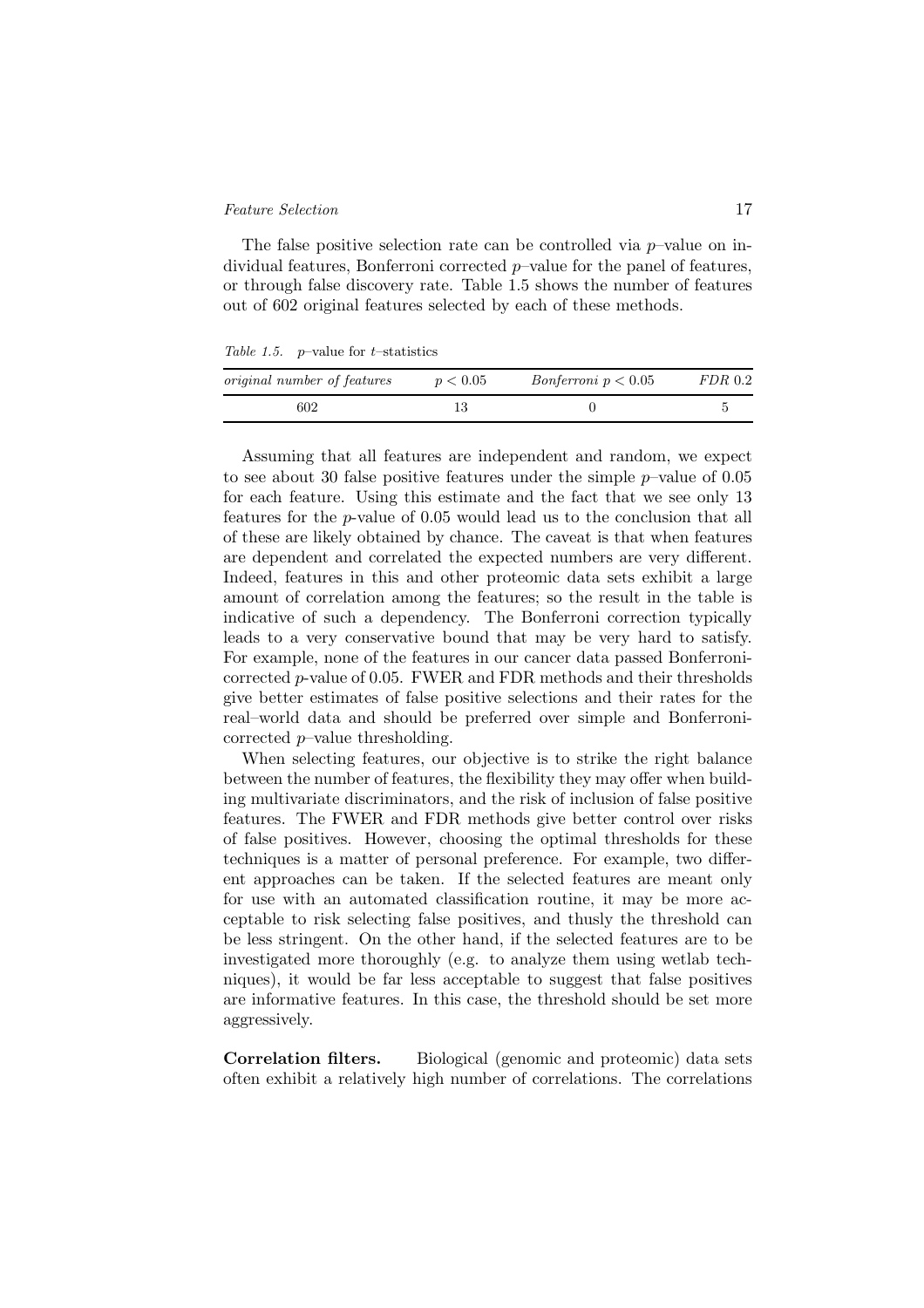can be introduced by the technology producing the data or they reflect true underlying dependencies among measured species. For example, a peak in a proteomic profile is formed by a collection of correlated measurements, triple or double charged ions cause the same signal to be replicated at different parts of the profiles, and finally some peaks are correlated because they share a common regulatory (or interaction) pathway.

Selecting two features that are near duplicates, even if they are highly discriminative, does not help the classification model and its accuracy. Correlation filtering alleviates the problem by removing features highly correlated with existing features in the panel. Table 1.6 illustrates the number of features one obtains by filtering out correlated features at different maximum allowed absolute correlation (MAC) thresholds from the original 602 features. We note that the amounts of correlates filtered out at higher thresholds are statistically significantly different (at p=0.01) from what one would obtain for independent feature sets.

*Table 1.6.* Effect of correlation filtering

| threshold                                           |  | 1 0.9 0.8 0.7 0.6 0.5 0.4 0.3 0.2 0.1 0 |  |  |  |  |
|-----------------------------------------------------|--|-----------------------------------------|--|--|--|--|
| number of features 602 460 247 119 52 22 12 9 6 3 1 |  |                                         |  |  |  |  |

Figure 1.2 illustrates the effect of correlation filtering when it is combined with the univariate feature scoring based on the t–statistic. We see that test errors for smaller feature sets (size 5) are improved if feature panels are decorrelated. However, for larger feature panels the effect of feature decorrelation may vanish since some good features that add some discriminative value to the panel are filtered out. For example, for 20 features in Figure 1.2 the effect of correlation filtering has disappeared and the SVM classifier based on the unrestricted t-statistic score performs better than classifiers with correlation thresholds of 0.75 and 0.5. This illustrates one of the problems of the method, identification of an appropriate MAC threshold. We must note that the effect as seen in Figure 1.2 may be less pronounced on other classification methods or on other data sets, while in some cases correlation thresholds may lead to superior performance. These differing outcomes are the results of tradeoffs of feature quality and overfit processes.

The plain correlation threshold filtering method suffers from a couple of problems. First, an identification of an appropriate correlation threshold in advance is hard. Moreover, for different feature sizes there appears to be a different threshold that works best so switching of thresholds may be appropriate. One solution to this problem is the parallel correlation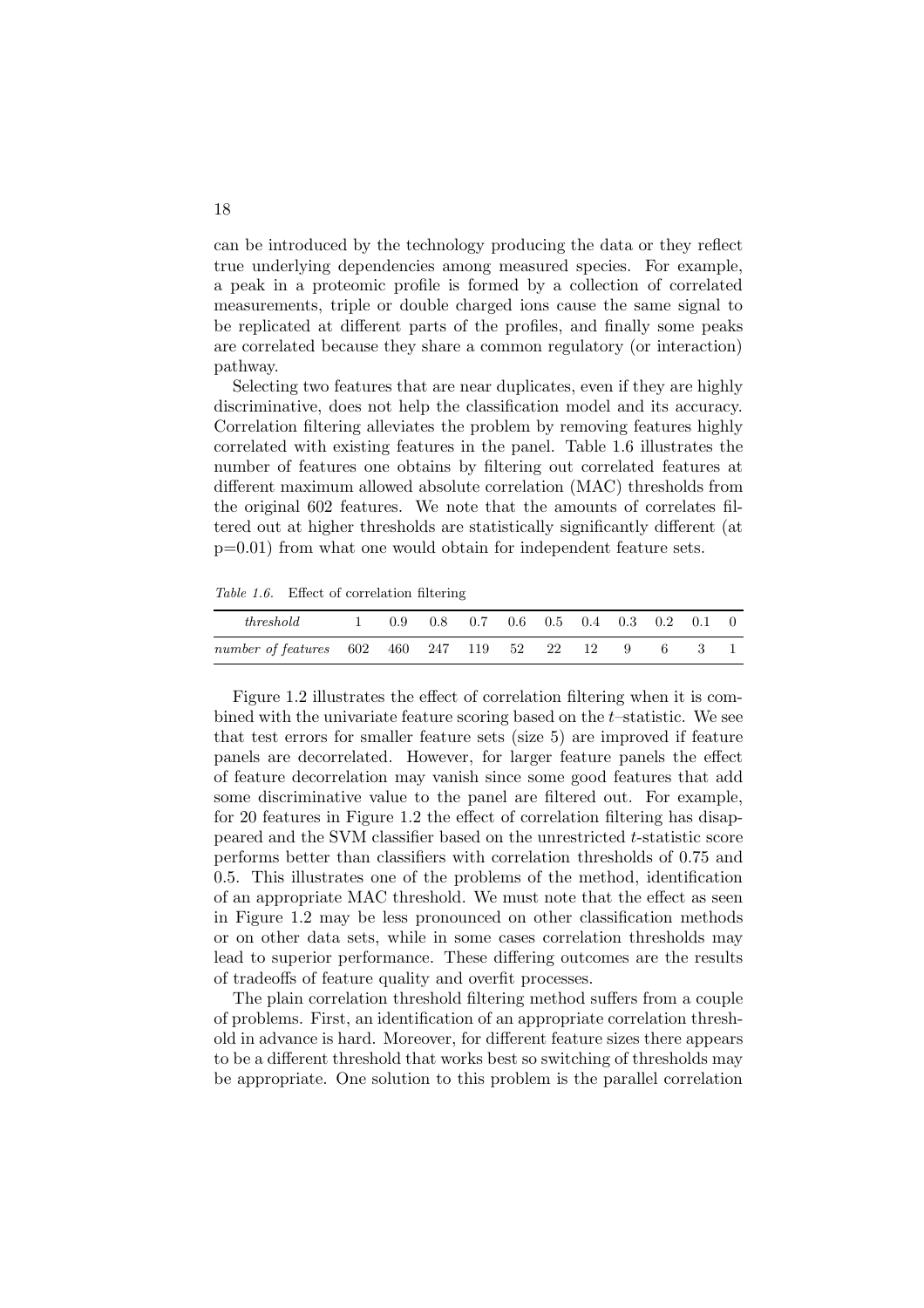filtering method (Hauskrecht et al., 2005) that works at multiple correlation threshold levels in parallel and uses internal cross–validation methods to decide on what feature (correlation level) to select next. The performance of the method is compared to the unresticted t-statistic filter and two correlation filtering methods based on simple MAC thresholds in Figure 1.2.

*Figure 1.2.* Effect of correlation filtering on classification errors. Results of correlation filtering on the t-statistic score and SVM are shown.

## Wrapper methods

*Table 1.7.* Wrapper methods with two search algorithms: forward selection and simulated annealing. Standard deviations are given in parentheses.

| 602          | Greedy         | Simulated Annealing |
|--------------|----------------|---------------------|
| $_{\rm ACE}$ | 0.1750(0.0668) | 0.1660(0.0603)      |
| <b>SN</b>    | 0.8239(0.1123) | 0.8149(0.1097)      |
| <b>SP</b>    | 0.8261(0.1100) | 0.8614(0.0784)      |
| $#$ steps    | 7037.4         | 10000               |

Wrapper methods search for the best subset of features by trying them in combination with a fixed classification method. However, there is a natural tradeoff between the quality of the feature set found, and the time taken to search for it. Table 1.7 displays performance statistics for two search methods: greedy forward selection and simulated annealing. The forward selection approach, also called the greedy approach, adds the feature which improves the set the most. The panel begins empty and is built incrementally, stopping when no improvement in the feature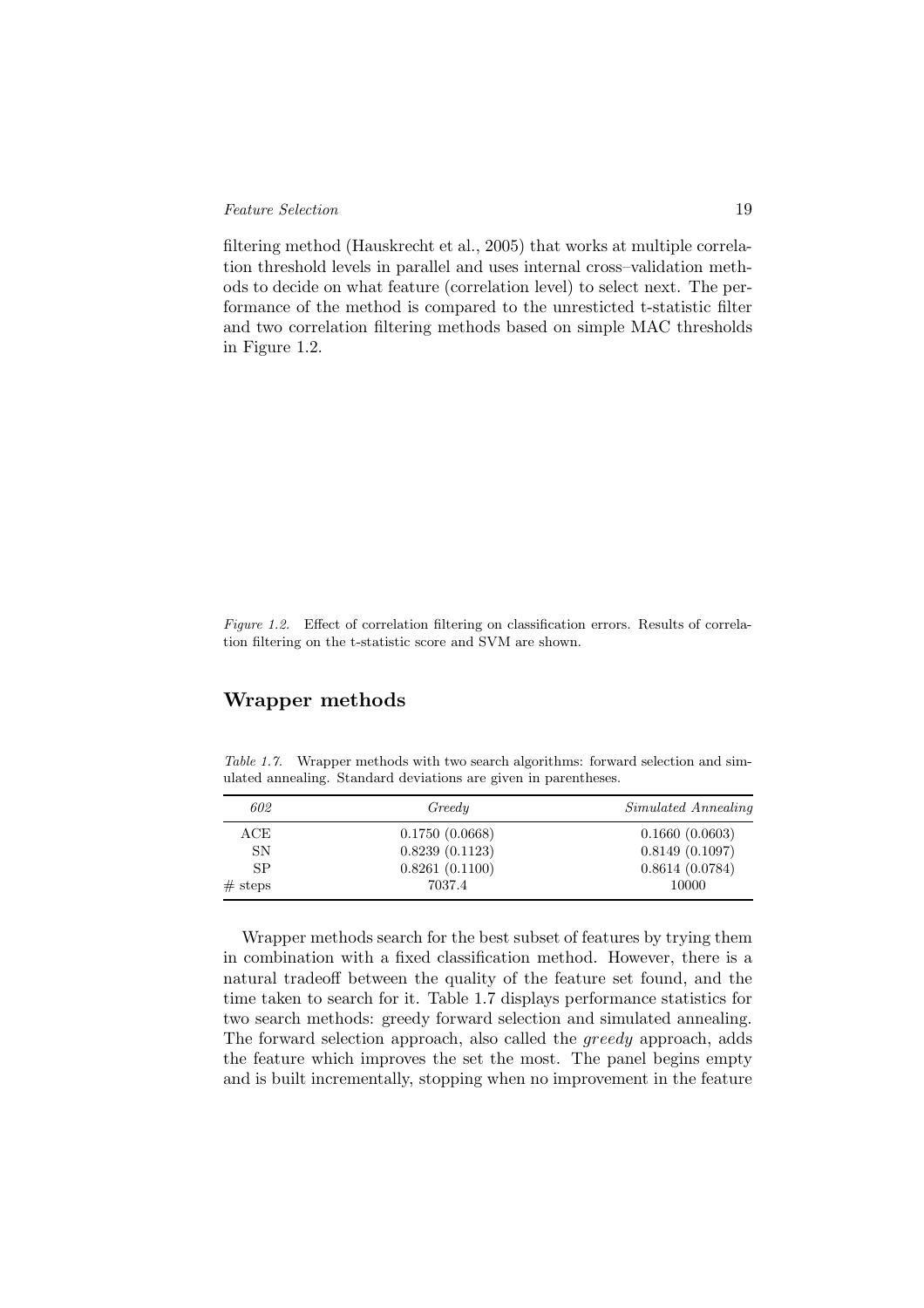set is possible. Simulated annealing is a randomized algorithm and if it is left to search long enough all possible combinations may be reached and evaluated. Thus, simulated annealing may arrive at a better solution than the greedy method when given enough time. This quality/time tradeoff is captured in the table. The model based on the greedy forward selection method leads to average errors of 0.1750 while simulated annealing approaches 0.1660. To reach the result, 7037.4 feature sets were evaluated on average by forward selection, while simulated annealing was run for 10000 steps on every train/test split.

Evaluating a new feature set in any wrapper method is done by internal validation methods, such as k-fold cross–validation or leave–one–out validation. The overhead incurred by the evaluation step contributes to the running time of the algorithm. In general, using more internal splits improves the estimate of the error for each feature set. The price paid for it is an additional increase in the running time. Despite the downfalls, the results obtained from wrapper methods powered by various search heuristics are often quite good, especially when computational time is not an issue.

#### Embedded methods

Table 1.8 shows the results of three classification methods with embedded feature selection: CART (Breiman et al., 1984), Regularized logistic regression (RLR) (Hastie et al., 2001) and Support Vector Machines (SVM) (Burges, 1998). Each of these methods handles features differently, and consequently leads to different classification accuracies. We see that two of the methods, RLR and SVM, achieved results comparable or better than filter and wrapper methods. While this is not the rule, the linear SVM appears to be a very stable method across a large range of features so we always recommend to try it on the full feature set.

| 602        | CART           | Regularized LR | <i>SVM</i>     |
|------------|----------------|----------------|----------------|
| ACE        | 0.3681(0.0897) | 0.1382(0.0584) | 0.1382(0.0623) |
| <b>SN</b>  | 0.6321(0.1888) | 0.8619(0.1026) | 0.8536(0.0913) |
| <b>SP</b>  | 0.6361(0.2088) | 0.8624(0.0942) | 0.8769(0.0881) |
| <b>PPV</b> | 0.6270(0.1442) | 0.8561(0.0933) | 0.8617(0.0952) |

*Table 1.8.* Performance statistics for embedded methods. Standard deviations are given in parentheses.

Embedded methods may not be optimal, if we want to use them for biomarker discovery, that is, if our objective is to find a small set of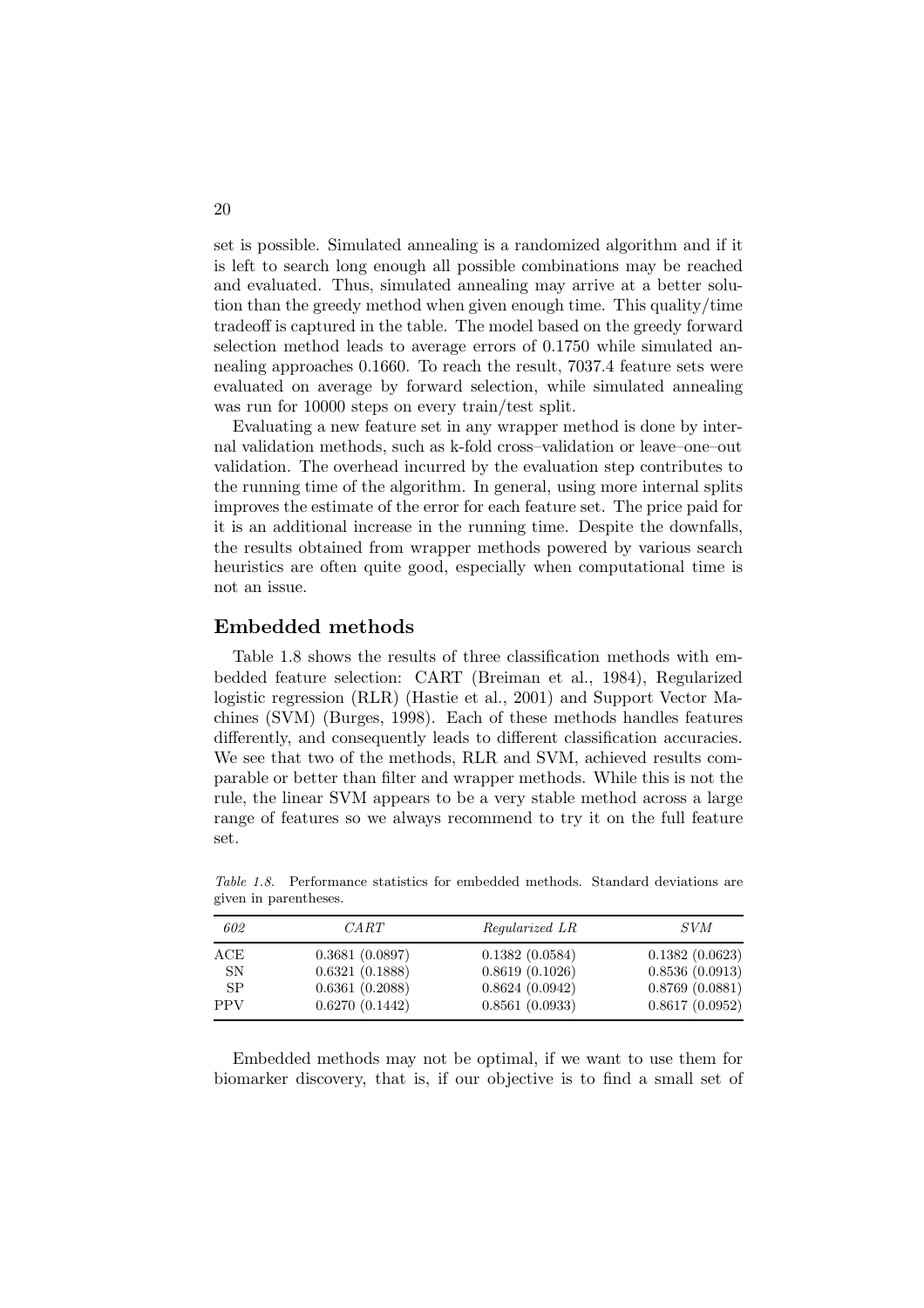original features with a good discriminatory performance. The embedded methods may rely on too many features so a follow-up selection of a smaller subset is necessary. Wrapper methods based on the backward feature elimination (Guyon and Elisseeff, 2003) achieve this by gradually eliminating the features that affect the performance the least.

#### Feature construction methods

To illustrate feature construction methods we use three unsupervised methods: sample clustering, feature clustering and PCA projections, all aimed to reduce the dimensionality of data. The results of these methods in combination with the linear SVM are in table 1.9.

*Table 1.9.* Construction methods: Sample clustering using squared Euclidian distance, feature clustering using correlation coefficient, and PCA. Standard deviations are given in parentheses.

| 602 | sample clustering | <i>feature clustering</i> | <i>PCA</i> projections |
|-----|-------------------|---------------------------|------------------------|
| ACE | 0.4525(0.0810)    | 0.2104(0.0652)            | 0.1681(0.0594)         |
| SN  | 0.4721(0.1604)    | 0.7932(0.1426)            | 0.8223(0.0984)         |
| SP  | 0.6444(0.1633)    | 0.7968(0.0920)            | 0.8492(0.0842)         |

The first entry in the table (sample clustering with Euclidean distance) illustrates the major weakness of clustering methods: the clustering does not give reasoning as to why the data components group together, other that their distance is close, which obviously depends on the choice of the metric. Thus, one has to assure that the distance selected is not arbitrary and makes sense for the data and the prediction task. The result for clustering of features based on the correlation metric also supports this point. There are many feature correlates in the proteomic data set, so grouping the features based on their mutual correlation and replacing the features in each cluster with a feature corresponding to the cluster center tends to eliminate high correlates in the new (reduced) data. This is very similar in spirit to the correlation filtering method. The difference is that the correlation filtering is closely combined with and benefits from the univariate score filtering, while correlation clustering works fully unsupervised.

PCA constructs features using linear projections of complete data. Since PCA arranges projections along uncorrelated axes, it helps to relieve us from identifying feature correlates. As a result, we see an improvement in classification error over some other construction and filtering methods. Note that PCA can be a good "one shot" technique, avoiding necessities like the choice of the number of clusters,  $k$ , in  $k-$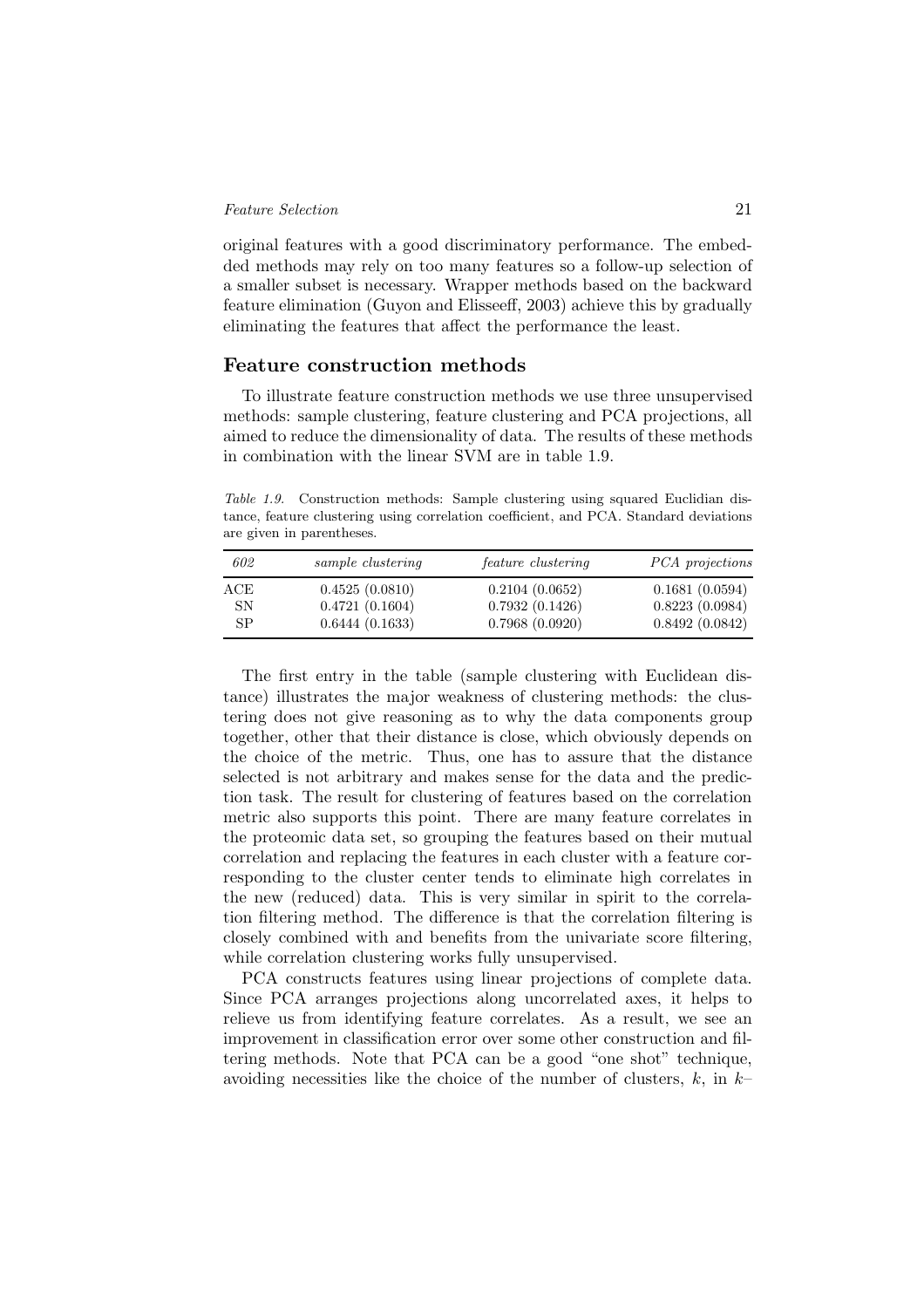means clustering, or scoring metric in filtering methods. The effort saved by not choosing parameters is in exchange for knowledge about a targetable panel of biomarkers, but PCA can still be convenient if the only interest is constructing a predictive model.

## Summary of analysis results and recommendations

There are multiple feature selection / dimensionality reduction methods one may apply to reduce the feature size of the data and make it 'comparable' to its sample size. Unfortunately, there is no perfect recipe for what method to choose but here are some guidelines.

- Having prior information about how features can be related to the prediction task will always help feature selection and its subsequent application. So whenever possible try to use this information. For example, when the biological relevance of features can be ascertained, the potentially irrelevant or obvious features can also be eliminated.
- In the presence of no prior information, more generic information can be used for steering feature selection in the right direction. The effect of a feature on the target class and the presence of multivariate dependencies (e.g. correlations) among feature candidates appear to be the most important ones. The importance of a feature is captured by a univariate scoring metric. Dealing with highly correlated features, either by grouping them or eliminating redundancies, can help the selection process by narrowing the choice of features.
- Feature selection coupled with more robust classification methods, like SVM, can perform extremely well on all features. Backward feature elimination methods can be applied if we would like to identify a smaller panel of informative features.
- The feature selection method applied to data does not have to match a single method. A combination of feature selection methods may be beneficial and may work much better (Xing et al., 2001). For example, it may help to exclude some features outright with a basic filtering method by removing the lowest–scoring features and apply other methods (e.g. wrapper or PCA methods) only on the remaining features.

Since there are many feature selection methods, one may be tempted to try many of them in combination with a specific classifier and pick the one that gives the best test-set result *post-hoc*. Note that in such a case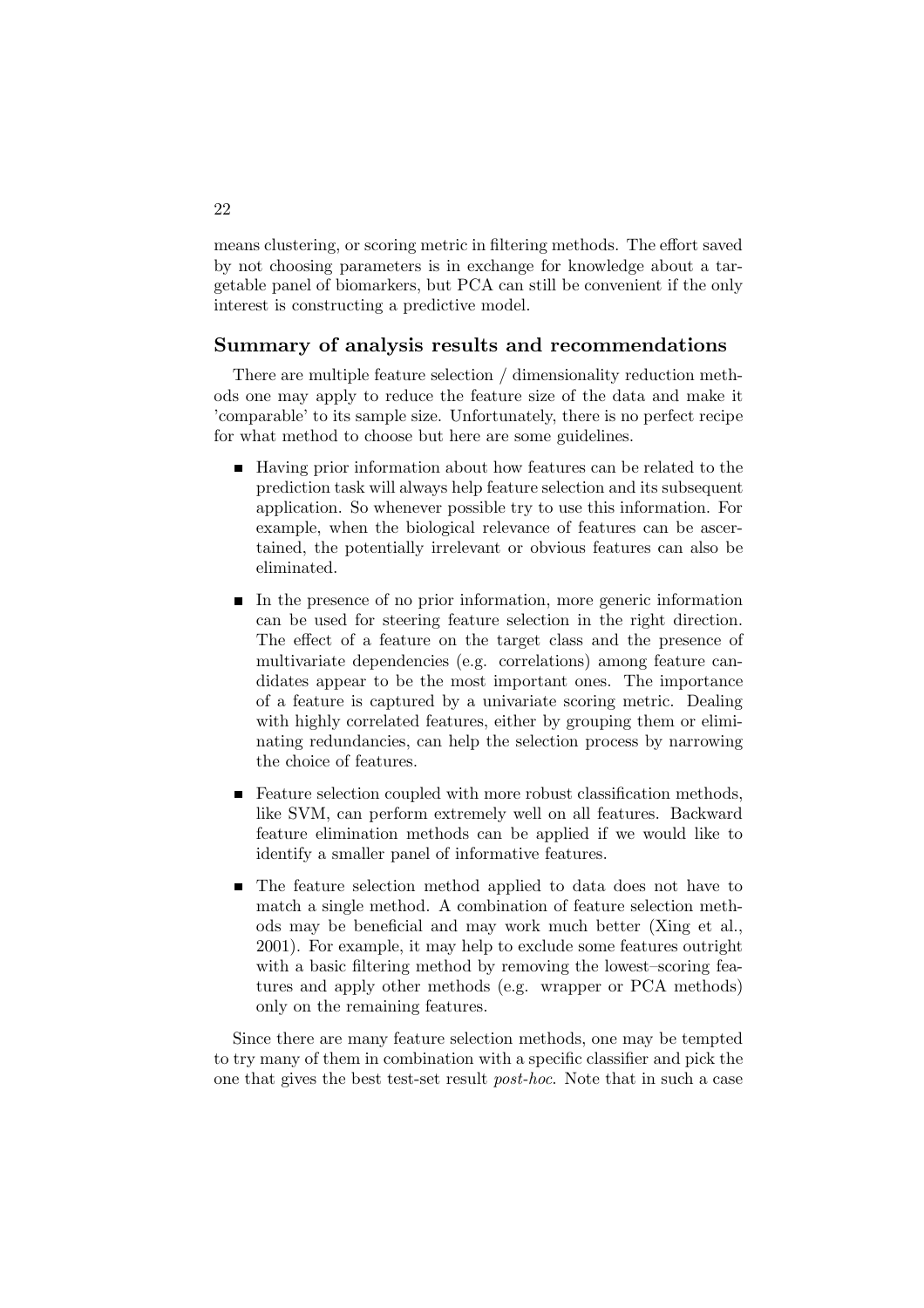the error is biased and does not objectively report on the generalizability of the approach. Model selection methods based, for example, on an internal cross-validation loop should be applied whenever a choice out of many candidates is allowed.

In closing, it is important to note that the selection of the feature selection technique should first be driven by prior knowledge about the data, and then by the primary goal you wish to accomplish by analyzing the data: obtain a small, easy to interpret, feature panel or build a good classification model. Feature selection techniques vary in their complexity and interpretability, and the issues discussed above must be taken into careful consideration.

### 5. Conclusions

In this chapter, we have presented four basic approaches to feature selection and dimensionality reduction. Filter, wrapper, and embedded methods work with the available features and choose those which appear important. In slight contrast, feature construction methods build new features which can be more powerful than previous ones. To discuss the entire gamut of feature selection methods would be exhaustive, as researchers must constantly meet their needs of analyzing high– dimensional data. The techniques covered here are among the most effective for analyzing genomic and proteomic data, in terms of building predictive models and developing biologically relevant information.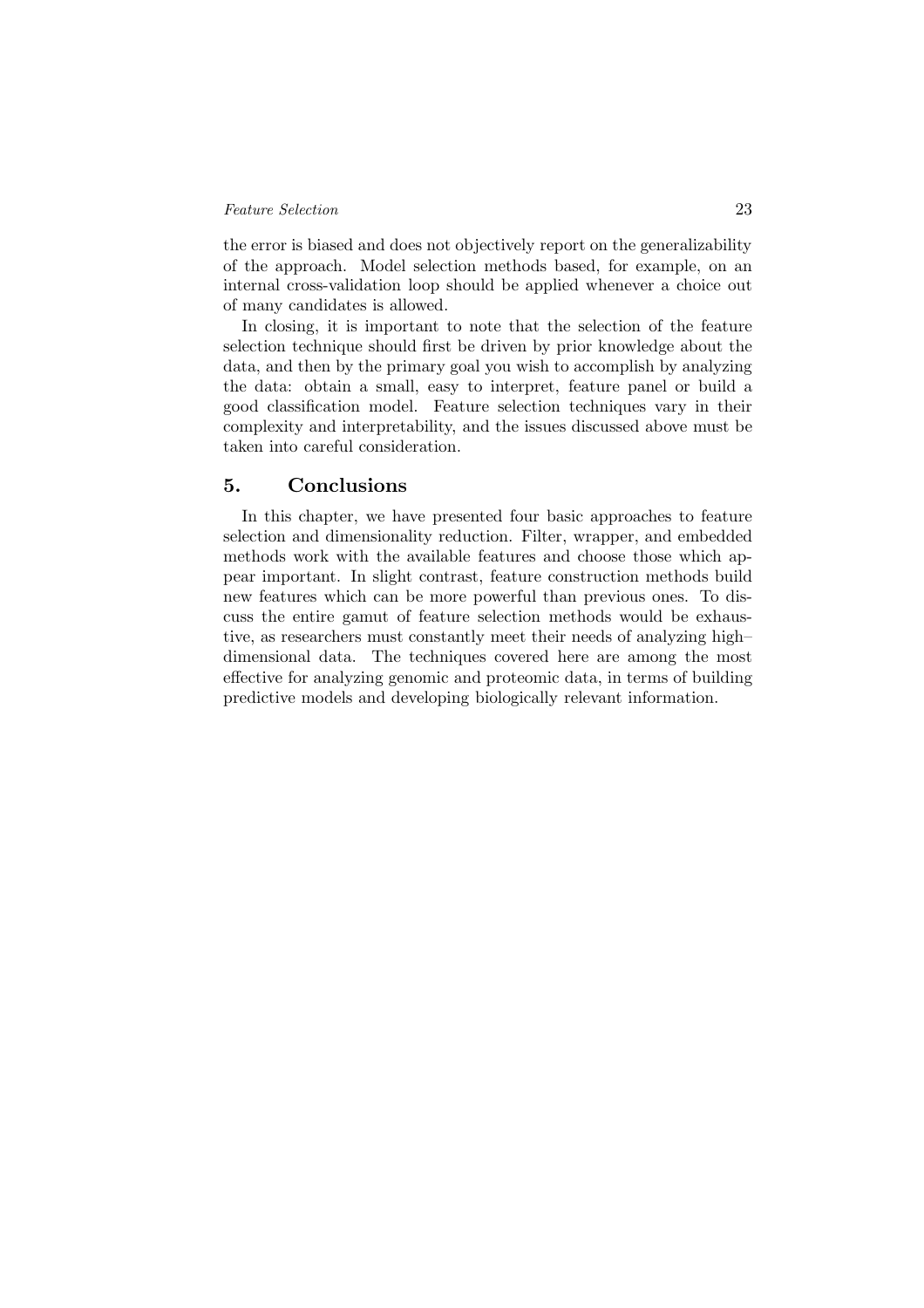## Appendix Filtering Methods

*Table A.1.* Formulae for popular filter scores

| Filter Name                | Formula                                                                                                                                                                                                  |
|----------------------------|----------------------------------------------------------------------------------------------------------------------------------------------------------------------------------------------------------|
| Fisher Score               | $score(i) = \frac{(\mu_{+}(i) - \mu_{-}(i))^{2}}{(\sigma_{+}(i))^{2} + (\sigma_{-}(i))^{2}}$                                                                                                             |
| Student $t$ -test          | $score(i) = (\mu_{+}(i) - \mu_{-}(i))/\sqrt{\frac{\sigma_{+}^{2}}{n_{+}} + \frac{\sigma_{-}^{2}}{n_{-}}}$                                                                                                |
| Mutual Information         | $score(X) = \sum_{x} \sum_{y} p(X = x, Y = y) \cdot log \frac{p(X=x, Y=y)}{p(X=x) \cdot (Y=y)}$                                                                                                          |
| (Chi-Square) $\chi^2$      | $score(X) = \sum_{x} \sum_{y} \frac{(p(X=x, Y=y) - p(X=x) \cdot p(Y=y))^2}{p(X=x) \cdot p(Y=y)}$                                                                                                         |
| AUC                        | $score(i) = \int \text{ROC Curve for feature } i$                                                                                                                                                        |
| $J$ -measure<br>$J5$ Score | $score(X) = \sum_x p(X = x   Y = 0) - p(X = x   Y = 1) \cdot log \frac{p(X=x   Y=0)}{p(X=x   Y=1)}$<br>$score(i) = \frac{\mu_{+}(i) - \mu_{-}(i)}{\frac{1}{m} \sum_{i=1}^{m}  \mu_{+}(j) - \mu_{-}(j) }$ |

SAM scoring criterion. The standard SAM technique is meant to be used in a permutation setting, however, the scoring criteria can still be used for filtering methods.

$$
score(i) = \frac{\mu_+(i) - \mu_-(i)}{s(i) + s_0}
$$

The correcting constants  $s(i)$  and  $s_0$  are computed as follows:

$$
s(i) = \sqrt{\frac{(1/n_+) + (1/n_-)}{(n_1+n_2-2)}} \left[ \sum_{j=1}^{n_+} (x_j(i) - \mu_+(i))^2 + \sum_{j=1}^{n_-} (x_j(i) - \mu_-(i))^2 \right]
$$

 $s_0 = 1$  for purposes of simplicity.

## References

Bach, F. and Jordan, M. (2001). Kernel independent component analysis.

- Baldi P, Long AD (2001). A bayesian framework for the analysis of microarray expression data: regularized t-test and statistical inferences of gene changes. *Bioinformatics*, 17:509–519.
- Ball, G. and Hall, D. (1967). A clustering technique for summarizing multivariate data. *Behavioral Science*, 12:153–155.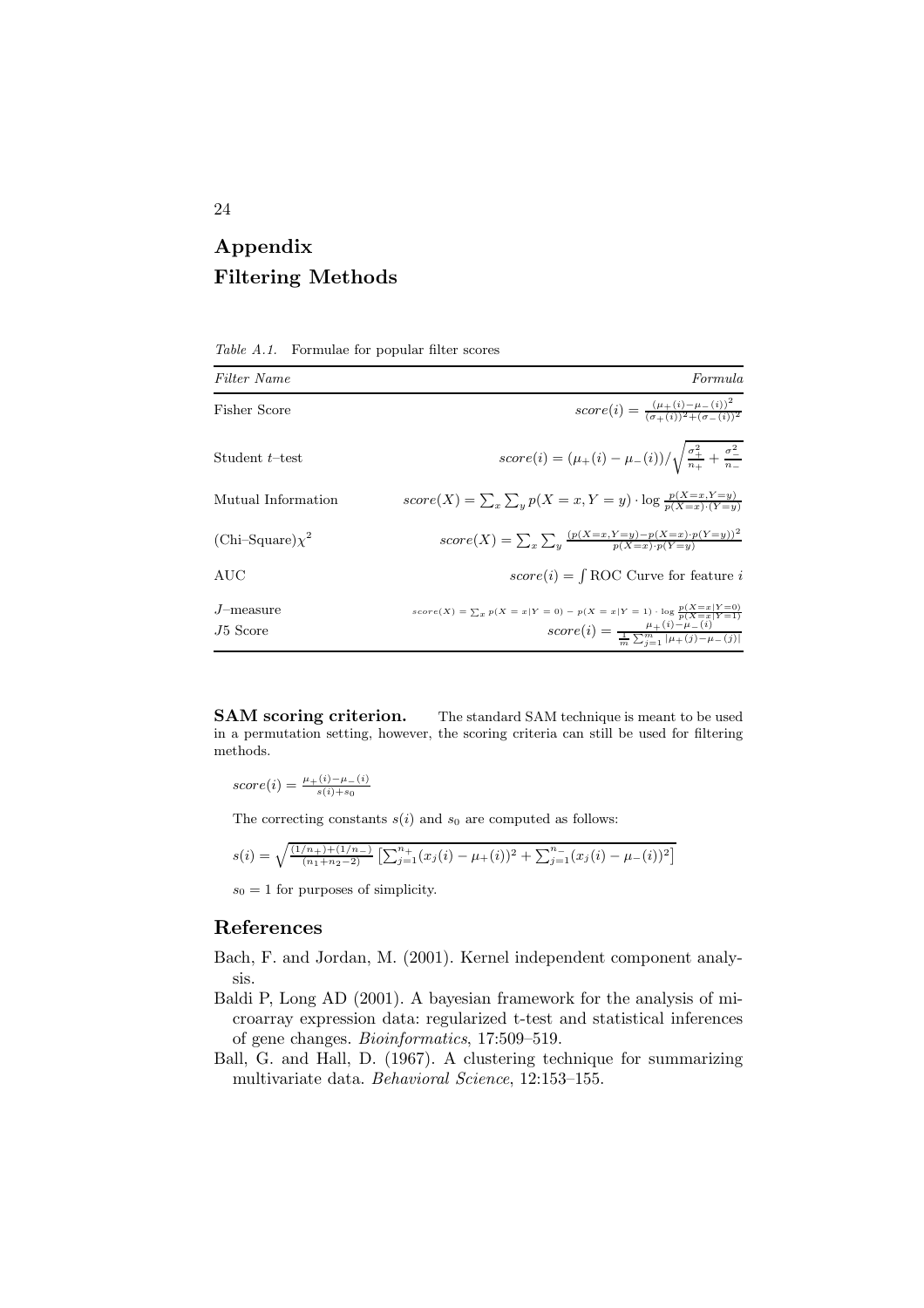- Ben-Dor, A., Bruhn, L., Friedman, N., Nachman, I., Schummer, M., and Yakhini, Z. (2000). Tissue classification with gene expression profiles. *Journal of Computational Biology*, 7:559–584.
- Benjamini, Y. and Hochberg, Y. (1995). Controlling the false discovery rate: a practical and powerful approach to multiple testing. *Journal of the Royal Statistical Society B*, 57:289–300.
- Blum, Avrim and Langley, Pat (1997). Selection of relevant features and examples in machine learning. *Artificial Intelligence*, 97(1-2):245–271.
- Breiman, L., Friedman, J.H., Olshen, R.A., and Stone, C.J. (1984). *Classification and regression trees*. Wadsworth International Group, Belmont, CA.
- Burges, Christopher J. C. (1998). A tutorial on support vector machines for pattern recognition. *Data Mining and Knowledge Discovery*,  $2(2):121-167.$
- Chernoff H, Lehmann E.L. (1954). The use of maximum likelihood estimates in chi2 tests for goodness-of-fit. *The Annals of Mathematical Statistics*, 25:576–586.
- Cormack, R. M. (1971). A review of classification. *J. Roy. Stat. Soc. A*, 134:321–367.
- Cox, T. and Cox, M. (1994). *Multidimensional Scaling*. Chapman & Hall, London.
- Dempster, A. P., Laird, N. M., , and Rubin, D. B. (1977). Maximum likelihood from incomplete data via the em algorithm. *J. of the Royal Statistical Society B*, 34:1–38.
- Denham, Michael C. (1994). Implementing partial least squares. *Statistics and Computing*.
- Dijkstra, T. (1983). Some comments on maximum likelihood and partial least squares methods. *Journal of Econometrics*, 22:67–90.
- Duda, R. O., Hart, P. E., and Stork, D. G. (2000). *Pattern Classification*. Wiley-Interscience Publication.
- Eisen, M B, Spellman, P T, Brown, P O, and Botstein, D (1998). Cluster analysis and display of genome-wide expression patterns. *Proc Natl Acad Sci U S A*, 95(25):14863–14868.
- Furey, T. S., Christianini, N., Duffy, N., Bednarski, D. W., Schummer, M., and Hauessler, D. (2000). Support vector machine classification and validation of cancer tissue samples using microarray expression data. *Bioinformatics*, 16(10):906–914.
- Golub, T. R., Slonim, D. K., Tamayo, P., Gaasenbeek, C. H. M., Mesirov, J. P., Coller, H., Loh, M. L., Downing, J. R., Caligiuri, M. A., Bloomfield, C. D., , and Lander, E. S. (1999). Molecular classification of cancer: class discovery and class prediction by gene expression monitoring. *Science*, 286:531–537.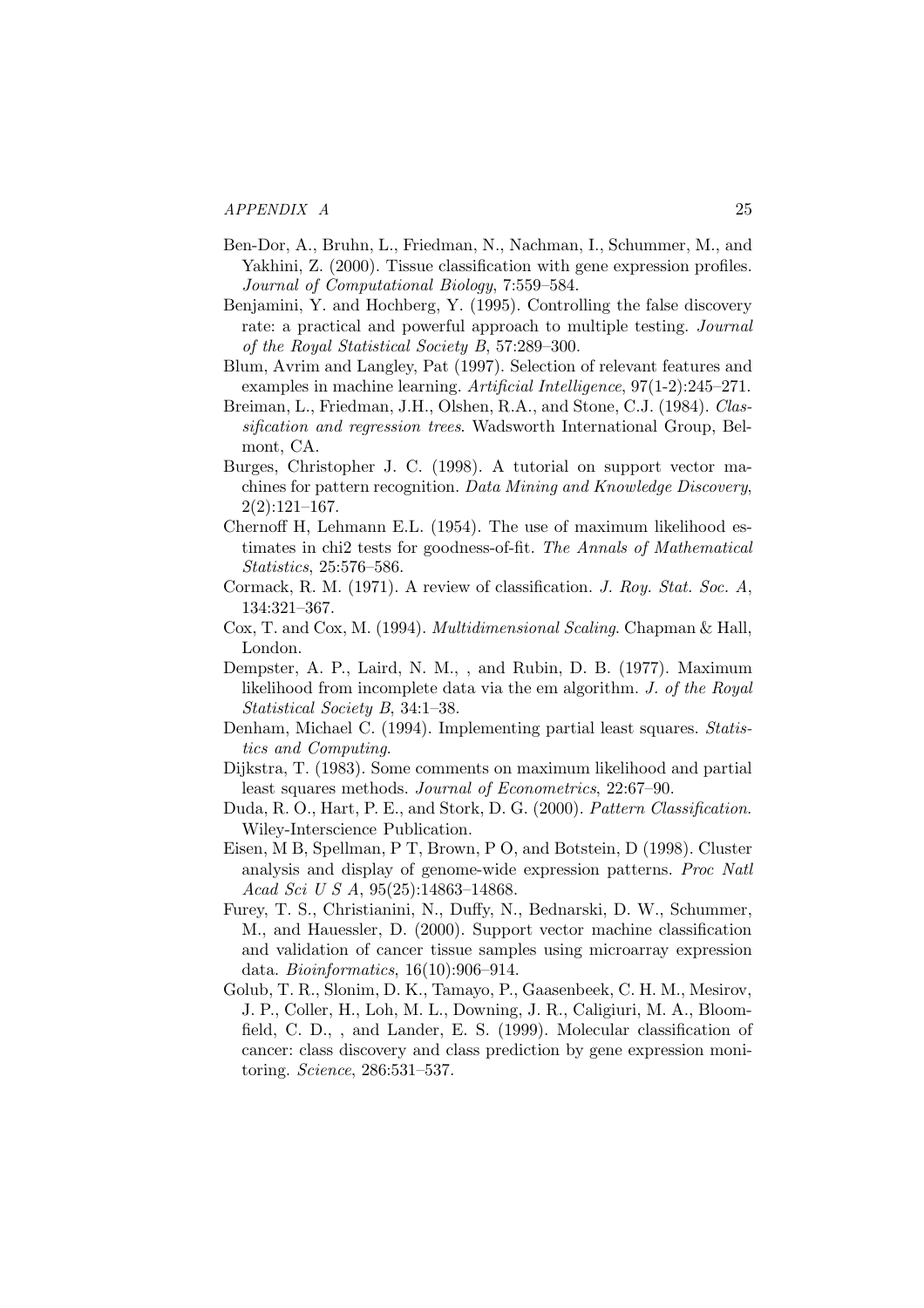- Good, Philip (1994). *Permutation Tests: A Practical Guide to Resampling Methods for Testing Hypotheses*. Springer.
- Gosser, W. S. (1908). The probable error of a mean. *BIOMETRIKA*, 6:1–25.
- Guyon, Isabelle and Elisseeff, Andre (2003). An introduction to variable and feature selection. *Journal of Machine Learning Research*.
- Hanley, J. A. and McNeil, B. J. (1982). The meaning and use of the area under a receiver operating characteristic (roc) curve. *Radiology*, 143(1):29–36.
- Hastie, T., Tibshirani, R., , and Friedman, J. (2001). *The Elements of Statistical Learning*. Springer-Verlag.
- Hauskrecht, M., Pelikan, R., Malehorn, D. E., Bigbee, W. L., Lotze, M. T., Zeh, H. J., Whitcomb, D. C., and Lyons-Weiler, J. (2005). Feature selection for classification of seldi–tof–ms proteomic profiles. *Appl Bioinformatics*, 4(4):227–246.
- Jolliffe, I. T. (1986). *Principal Component Analysis*. Springer.
- Jutten, Christian and Herault, Jeanny (1991). Blind separation of sources, part 1: An adaptive algorithm based on neuromimetic architecture. *Signal Process.*, 24(1):1–10.
- Kendall, M.G. (1945). The treatment of ties in ranking problems. *Biometrika*, 33(3):239–251.
- Kirkpatrick, S., Gelatt, C., and Vecchi, M. (1983). Optimization by simulated annealing.
- Kohavi, R. and John, G. (1998). The wrapper approach.
- Koza, J. (1995). Survey of genetic algorithms and genetic programming.
- Krus D. J., Fuller E. A. (1982). Computer-assisted multicrossvalidation in regression analysis. *Educational and Psychological Measurement*, 42:187–193.
- Liu, H. and Setiono, R. (1995). Chi2: Feature selection and discretization of numeric attributes.
- MacKay, D. (1992). *Bayesian Methods for Adaptive Models*. PhD thesis, California Institute of Technology.
- McLachlan, G., Peel, D., and Prado, P. (1997). Clustering via normal mixture models.
- McQueen, J. (1967). Some methods for classification and analysis of multivariate observations. In *Proceedings of the 5th Berkeley Symposium on Mathematical Statistics and Probability*, pages 281–97.
- Neal, R. (1998). Assessing relevance determination methods using delve generalization in neural networks and machine learning.
- Patel, S and Lyons-Weiler, J (2004). cageda: a web application for the integrated analysis of global gene expression patterns in cancer. *Appl Bioinformatics*, 3(1):49–62.